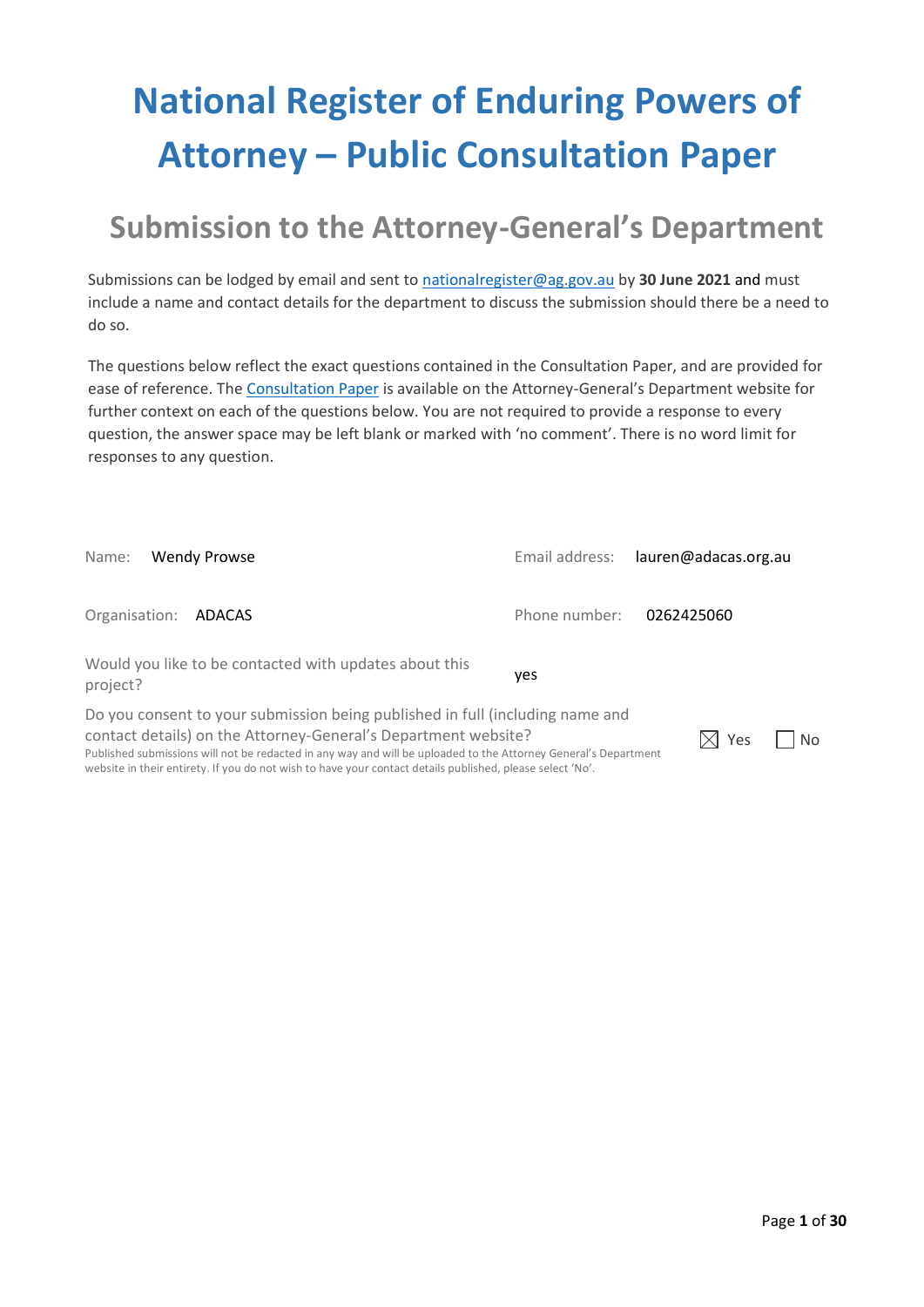#### A National Register of Enduring Powers of Attorney

**Question 1**: Would a National Register reduce financial abuse? How could this be achieved?

If a national register and the registration process were to be well designed, adequately resourced and well-implemented, then yes it possible that it could contribute to reducing financial abuse. It is, however, only one aspect of the much broader systems and strategies needed to prevent and mitigate risks of financial abuse occurring, and it is imperative the function it can play is not hyped or overinflated.

Given that the national register is part of the larger whole in terms of responses to abuse and violence – it is especially important that the Attorney General's department works closely with all the related service systems (especially with services that respond to violence/abuse), to ensure that the national register can fulfil the functions for which it is being designed, and contribute to better overall mechanisms for responses to abuse.

**Question 2:** Are there any risks associated with the National Register? If so, how could these be minimised?

There are a variety of risks associated with the national register.

If the design of the national register (and the processes associated with it) are too complex and not fit for purpose, it might not be used.

There are also risks that the data being collected could be accessed without authorisation (e.g. via hacking/cyber security threats), or otherwise misused.

If there is insufficient attention to what is needed by people experiencing abuse, and there are not sufficient safeguards, it is possible that the register could be used by people pepetrating abuse, to seek to legitimise their financial abuses.

Strategies to mitigate the above-mentioned risk include designing a system with strong safeguards. We especially highlight the need for a system that has a strong distinction between

• the independent witness, who meets with the principal, signs the document, and is involved in seeking to ensure that a principal understands the choices that they are making with the EPOA, and its impacts, and are making those choices voluntarily, and

• the organisation whose role it is to ensure that documents are registered.

Having two separate parties undertaking these two separate roles provides necessary visibility (and ensures at least, ideally, two independent checks throughout the EPOA creation, lodgement and registration processes).

We expand further on all of these risks, and potential responses throughout this paper, especially in response to questions 17, 19 and 40-43.

**Question 3:** How can the registration scheme be designed to ensure accessibility and facilitate use by Aboriginal and Torres Strait Islander people, those from culturally and linguistically diverse communities, and those in rural and remote areas?

ADACAS recommends that the Attorney-General's department conduct specific consultations with diverse groups of people with lived experience from the populations mentioned above (and the advocacy/representative organisations that work with them) for guidance on these matters.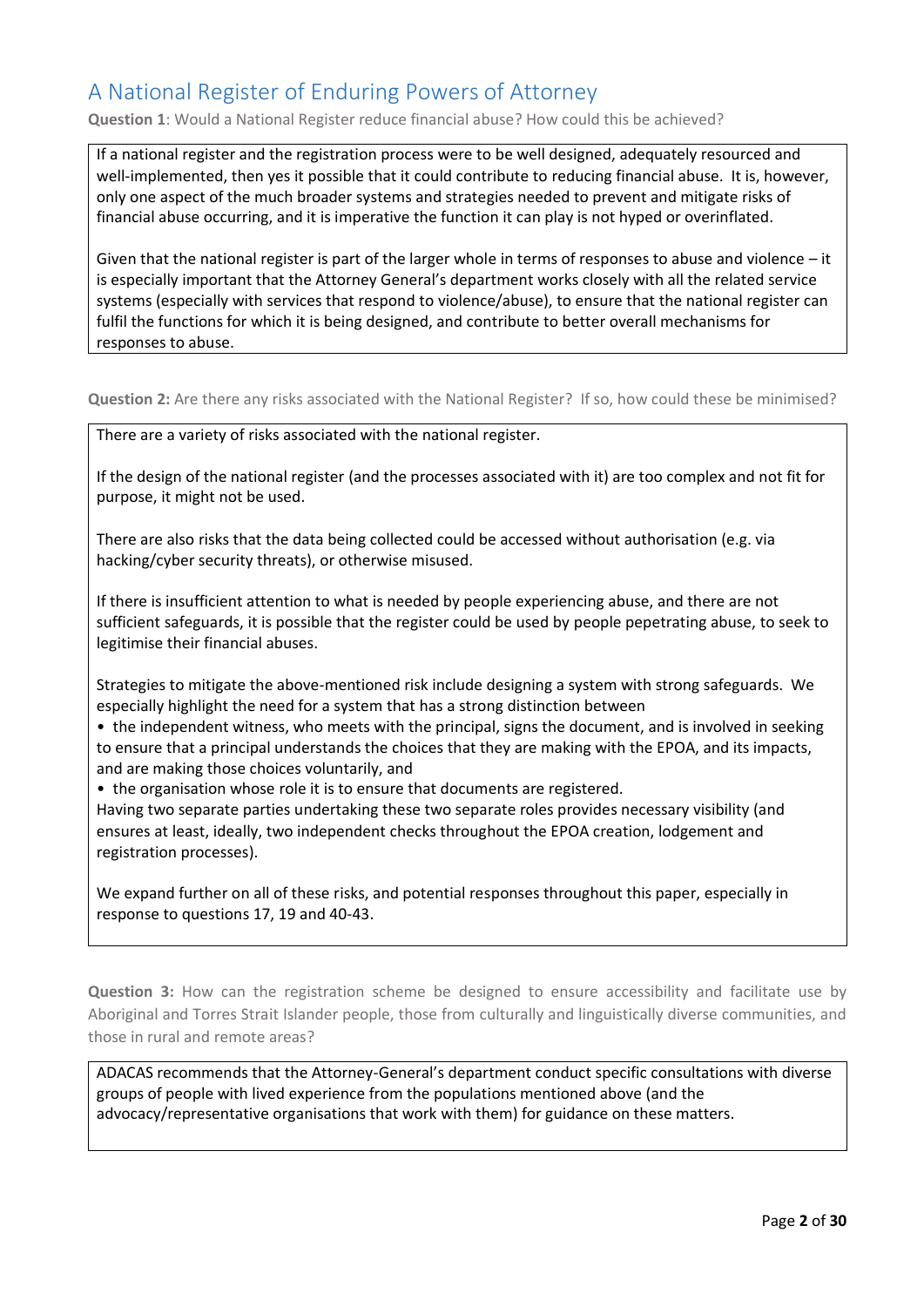#### Access arrangements consistent with the purpose of the National Register

**Question 4:** Do you support the proposed access arrangements in section 3.2.6? Are there any other users who need access?

ADACAS agrees with the key access principles as outlined in section 3.2.6 of the consultation paper.

We note that individual advocates at community advocacy agencies (e.g. such as ADACAS and others also funded under the National Disability Advocacy Program, Older Persons Advocacy Network and other relevant advocacy programs) may also need access to information as to what EPOA arrangements are registered, in instances where they are working with (and have the permission of) a principal: a person who is experiencing, or suspects they are experiencing financial abuse. This would be especially important in situations where the principal trusts the community advocate to gain this information, but does not consent to involving other parties to assist in checking (e.g. Public Advocate staff).

**Question 5:** Why might someone need to apply to access the register (if not in categories (a)-(d) at 3.2.6)? What should be considered a legitimate need?

Please see comments against question 4 above.

**Question 6**: What reasons should be sufficient for a person to be given access by application?

**Question 7:** Where access is by application, what information should be provided to demonstrate a legitimate need? What is a reasonable time for processing this kind of request for access?

Access by applications should provide clear reasons (and backup evidence if appropriate/needed) to justify why access is required.

Access by application should also explain whether any other avenues for accessing this information have been explored (if not/ why not), and an explanation as to why access by application is the most suitable approach in the applicants view, in this situation.

**Question 8:** Where access is by application, would any circumstance justify the need for urgent access? What are these?

Circumstances in which there is a serious risk of imminent harm to the principal (or attorney), might justify the need for urgent access.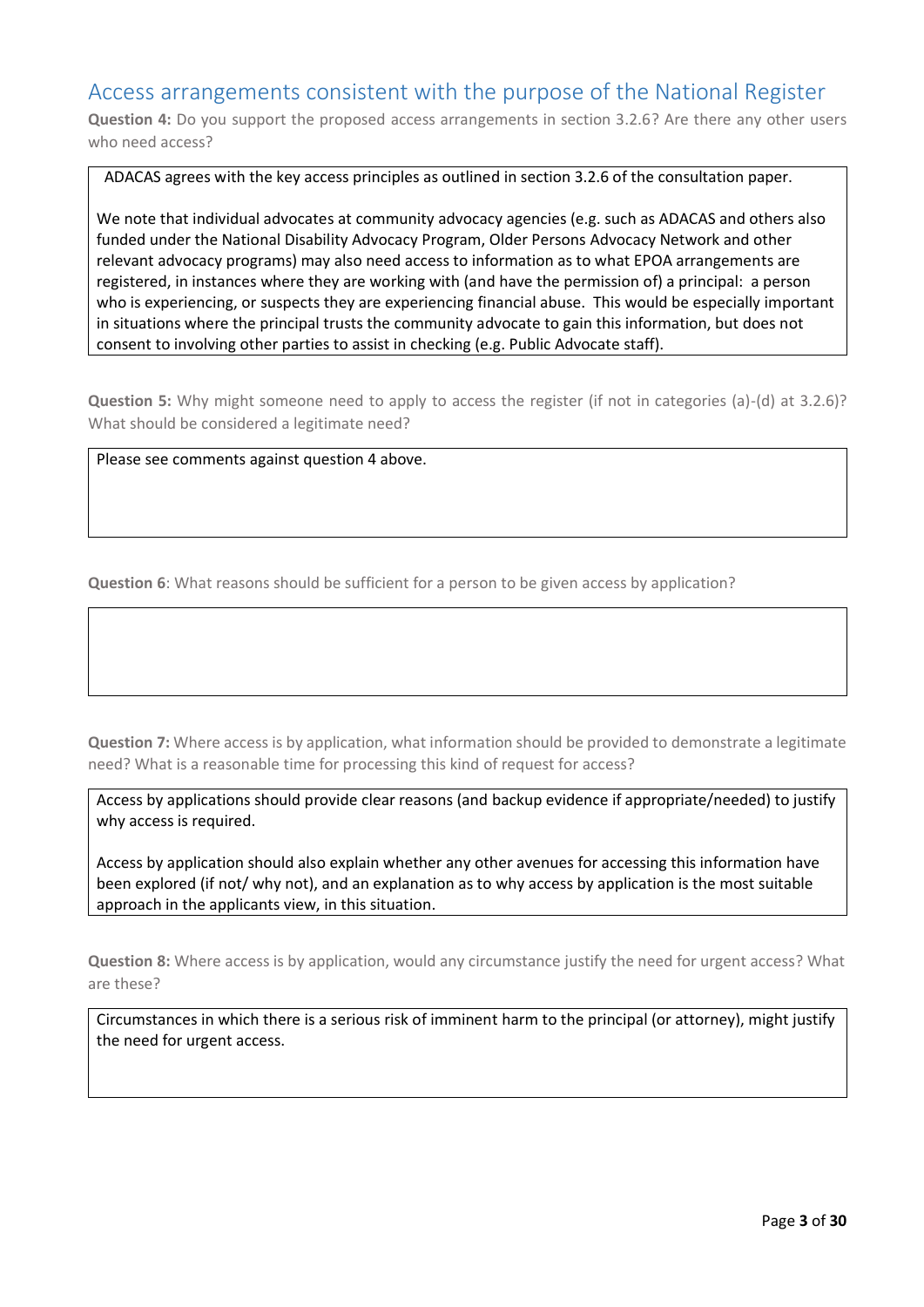**Question 9:** If applicants are denied access, should they be entitled to request a review of this decision? If so, what would the review process look like?

Yes, there should be a review process, that is easily accessible, where the process is transparently described, and with a separate decision-maker involved.

**Question 10:** Are there any circumstances in which access should be given without an attorney or principal's consent? What are these? How should this work in practice?

Yes. Whilst consent should be sought from a principal where possible/appropriate - there could also be situations where the principal is unable to consent, and/or where there are reasonable grounds to suspect financial and/or other abuse by the attorney (and so it would not be appropriate to seek consent from the attorney). There could also be (rare) circumstances where there is evidence of a significant risk to the principal, where the process of seeking consent might be deemed too risky to the safety/wellbeing of the principal. In short – yes - there are situations where the right to live free from abuse, might be more important than the right to privacy.

In instances where there is a severe and imminent risk of harm, emergency services and/or statutory/other authorities who have responsibilities to intervene to prevent abuse) should have the authority to access this information without consent if necessary.

**Question 11:** Should users be required to inspect an imaged copy of the executed instrument to satisfy themselves of the terms of the EPOA?

Whilst yes, there may be circumstances where users need to inspect an imaged copy of the executed instrument to satisfy themselves of the terms of the EPOA, this full access should only be available to those that need it especially if, as could be the case with the ACT, the EPOA documentation includes private information on other topics, that are not immediately relevant to finances.

For those who need more limited access - we envisage that a summary of the key information should instead be available. It is important that such a summary includes all the relevant key information about the extent of the powers of the attorney, any limitations on their role, whether it is current, and when and under what circumstances it becomes current.

If the scope of the national register were to be expanded, such that it covers also the other domains that are currently included within the EPOA documentation in the ACT (i.e. personal decisions, healthcare decisions, medical research decisions): people should only have access to the information that is both needed and relevant to their specific role (i.e. an authorised person working in a bank and checking for work purposes whether there is a financial EPOA document registered, should not have access to see who is appointed to make healthcare decisions etc).

We note also the need for the register to be able to hold multiple current EPOAs simultaneously, as in some instances there may be multiple EPOAs that cover different aspects of financial management, that are all concurrently valid (some of which might be historical, and, if the person no longer has decisionmaking capacity, unable to be re-issued).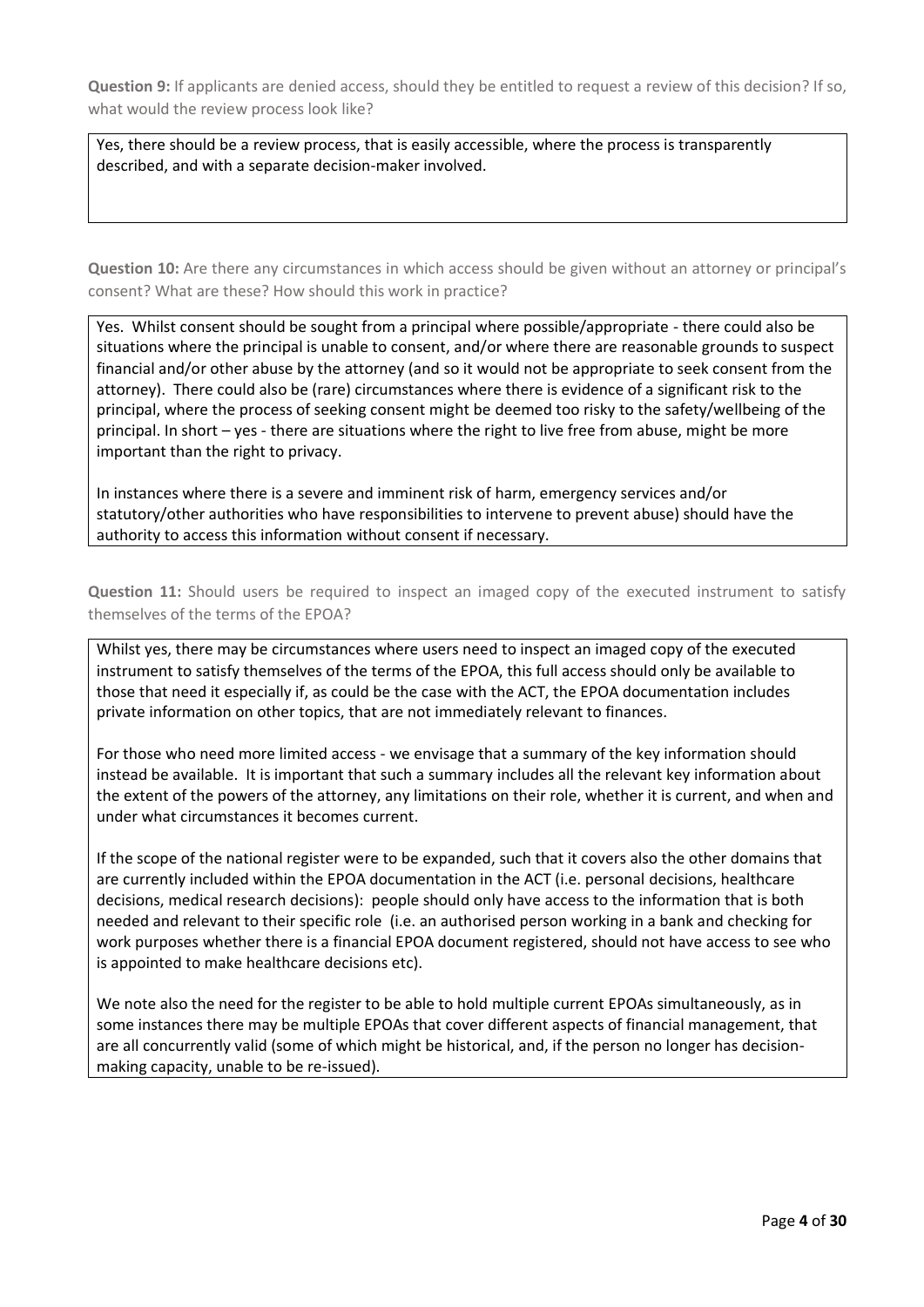**Question 12:** In what ways should the register enable information collected online to be interrogated by persons who search the register?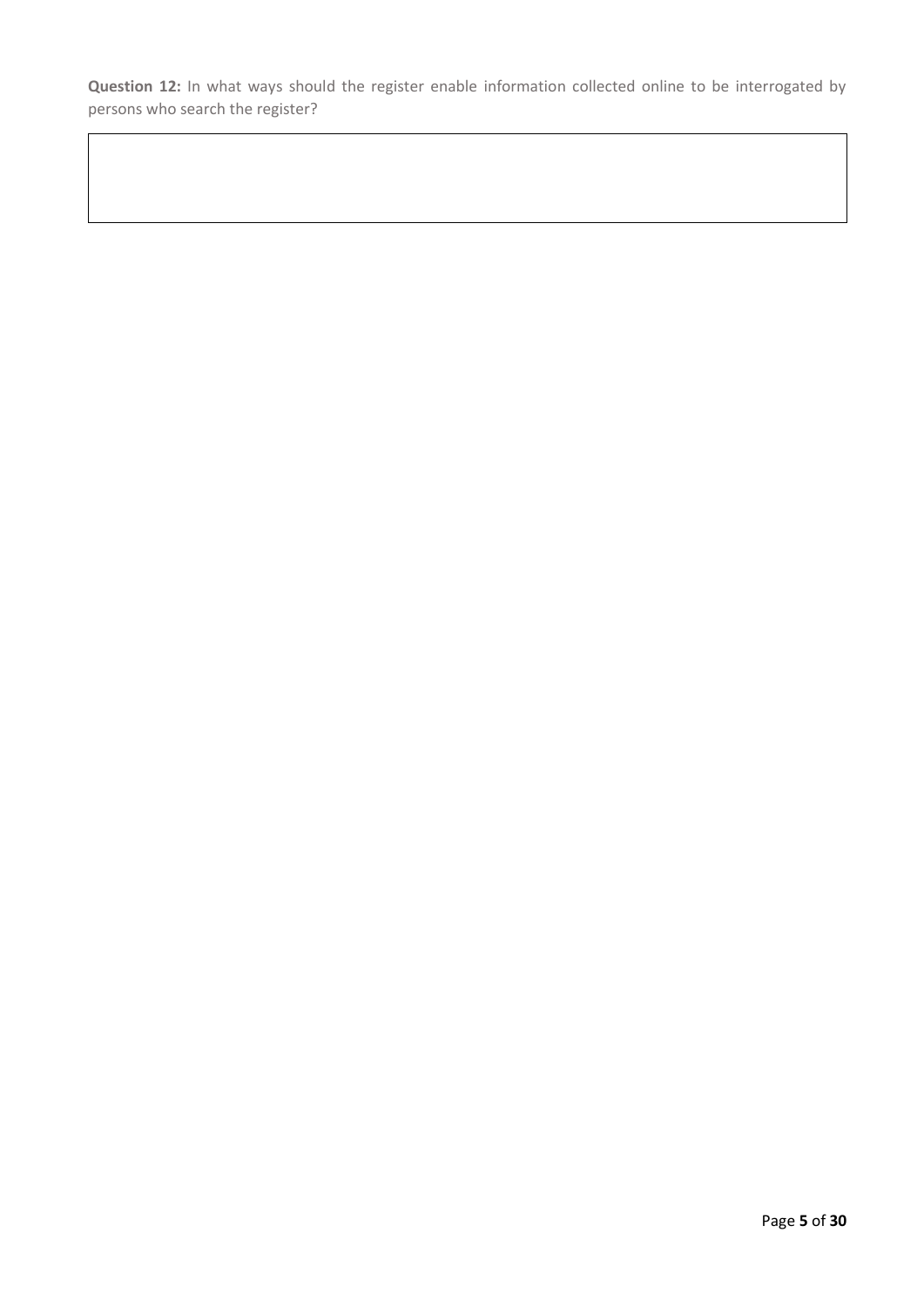## Making phase

**Question 13:** Are there any issues in allowing online creation of EPOAs? If so, how could those issues be addressed?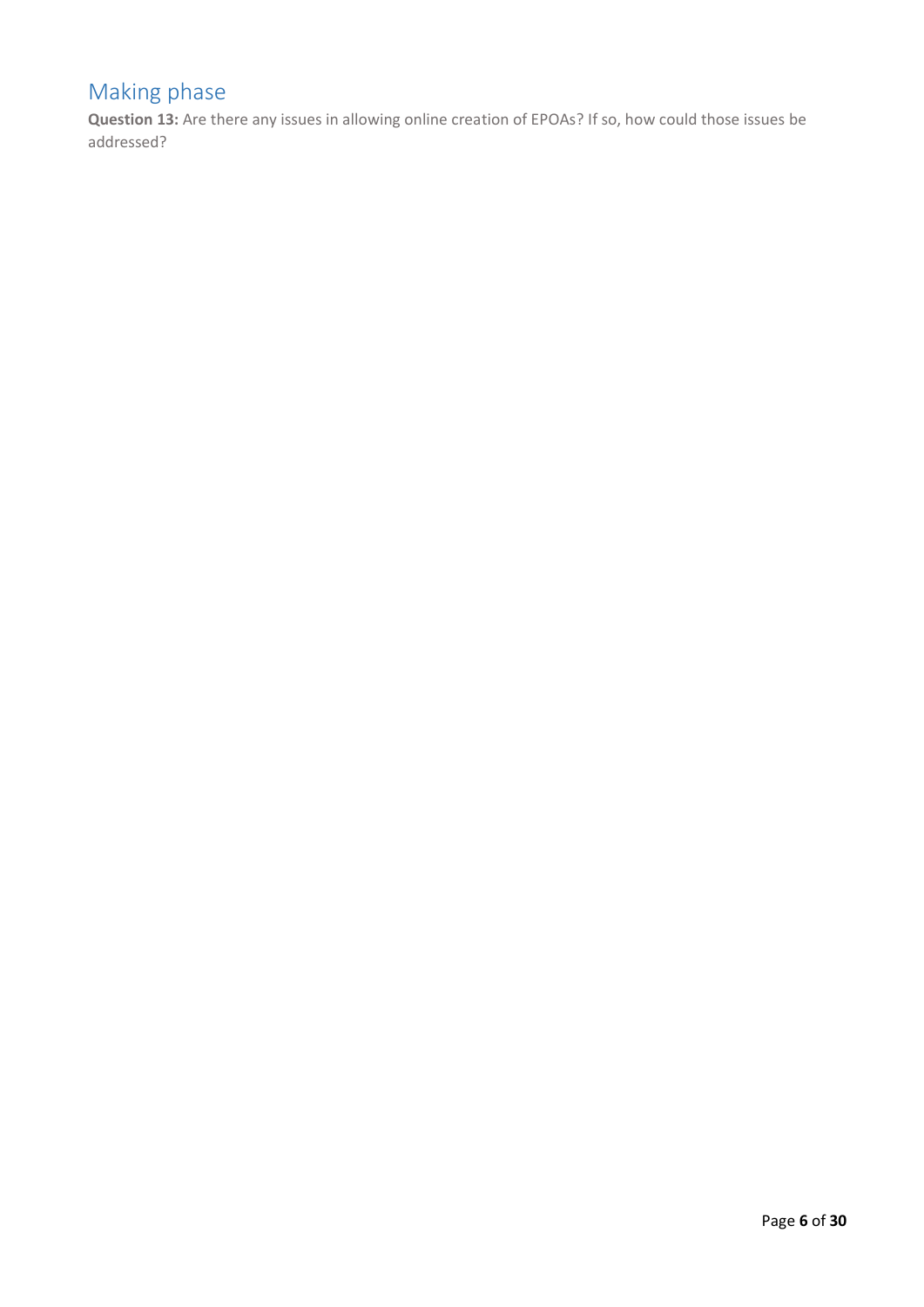Potential issues with online creation of EPOAs might include:

• Lack of protections/visibility in situations where principals are being coerced into creating an EPOA, when they might not want to, or being coerced into entering wrongful information that does not align with their values, wish and preference.

• Challenges with adequately proving identity (if there is family violence/domestic violence/abuse of older person by a potential attorney), the potential attorney might know or already have easy access to any identification documents that might be requested in order to complete the process online.

• Lack of protections (and visibility) when someone else is impersonating the principal through the creation of the form. (Moving the process online removes some of the vital identity safeguarding that exist at present when people are completing paper EPOA forms, given that independent witnesses are meeting with the principal and attorneys, and checking and viewing identity documentation directly, and assessing whether the principal seems to understand the impact of the documentation being signed, but also is choosing to engage with the process voluntarily. (We know that this is not a failsafe process given that the independent witness would usually have only a relatively short interaction with the principal and witnesses and sometimes the attorney, and the dynamics of abuse might not be easily identifiable)).

• Depending on the design of the form (and whether clear supporting information is available) – having to create it/complete it online could potentially make it harder for people to gradually complete a form over a period of time, as they decide and/or gather information that they need. For many people decisions re EPOAs are not always likely to be easy or taken lightly – they may wish to complete the paperwork over days, or weeks or longer). Completing a form over time online could mean that people forget login details, and/or become frustrated with repeated ID checks, and the process and logins etc and give up).

• Creates an additional barrier for people who are not digitally literate, or uncomfortable creating digital forms.

• Online forms are also a barrier for people who are digitally literate, but may not have easy access to being able to complete it online, whether via tablets, a smartphone or computers (some people might be uncomfortable completing private documentation in the few public settings which might offer computer access (such as libraries)). There can also be cyber safety concerns/ risks that information might be compromised when private information is entered via shared computers.

• Information being stored online in a database that is partly publicly accessible, risks that private information could be hacked.

• Having access to the form online, does not mean that people have easy access to be able to print and check the information provided.

In terms of how some of these risks could be mitigated:

• Do not allow the general public to enter the information online. Instead have processes whereby an independent other (not the principal or attorney) lodges the information and where a separate authority conducts further checks and registers it. (E.g. perhaps the independent witness scans to a secure system and/or provides paper documents to a separate authority, who is resourced to then arrange for the relevant data entry and checks to occur? As earlier mentioned - we note the imperative that there is separation between the independent witness who is checking understanding, and those that are registering the form).

• It has also been suggested that evidence of decision-making ability (or capacity) could be provided with the online documents. Given the importance of upholding decision-making rights to the greatest degree possible, and that for many people, their ability to engage in decisions can vary from decision to decision, and from day to day, we have strong concerns about this suggestion. Please refer to further discussion on this point in question 25.

• Whilst it would be a possibility to allow for the initial form to be created online (and added to the register with status Pending/not yet valid), but then for there to be a separate process where people met with an independent witness to check identity/ understanding/ whether there is coercion, in our view this is not helpful as it adds bureaucracy, and delays in information being finalised on the register, and as a process might prove too aversive (such that principals decide not to proceed with it). Additionally there is the possibility that busy staff responsible for identity and other checks, might not take the time needed to adequately check whether the options entered are really what the principal wants (Even if the attorney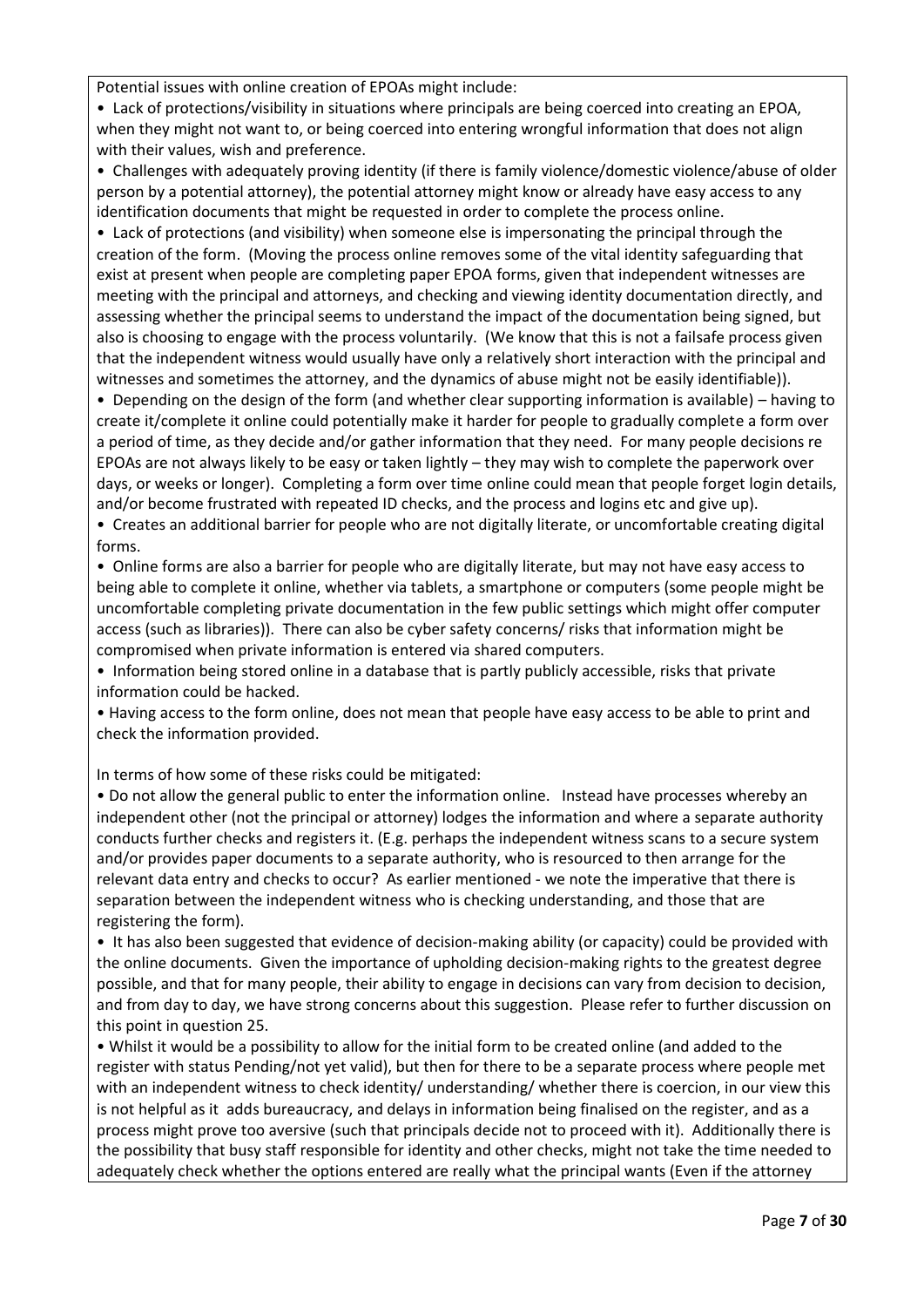leaves the room, if there is abuse, the principal may be too scared to reveal this, given they don't know what the impacts of doing so might be (if it becomes apparent to the person abusing that abuse has been divulged, there could be safety ramifications)).

• Allow for paper forms to always continue to be an option/completed (as long as there are relevant safeguards also for that process still in place) – added safeguards for which could additionally include increased training for independent witnesses on how to identify if abuse or coercion might be occurring.

**Question 14:** How should the register ensure that the information entered online in creating an instrument is identical to the signed and witnessed document?

See concerns raised above around separating out this process.

#### Lodgement phase

**Question 15:** Who should be able to lodge an EPOA for registration?

We note that there are situations that where a principals' health or disability might mean that they are unable to lodge a form in person. The principal, and/or with the permission of the principal, an independently authorised witness should be able to lodge the EPOA document.

**Question 16:** What information should be checked on an EPOA when it is lodged? How should this information be checked?

Please refer to the response to question 13 for general concerns around the lodging and registration process.

The consultation paper outlines a number of administrative items which will be checked at the registration point. In our view, whilst administrative items (correct completion of the form etc) should be checked, it is also imperative that the following are checked at the lodgement point:

- Identity, and
- whether a principal understands what they are completing and its impacts, and
- whether it seems that the principal is completing the process voluntarily

Given the extent to which this document will be relied on, in our view, online identity verification processes are not sufficient as safeguards.

Whether before lodgement, or before registration (both are fine), the prospective attorney also needs to accept that they are willing to take on the role of attorney and sign that they understand their role and responsibilities. (please see additional commentary on this in the additional information section (question 45) at the end.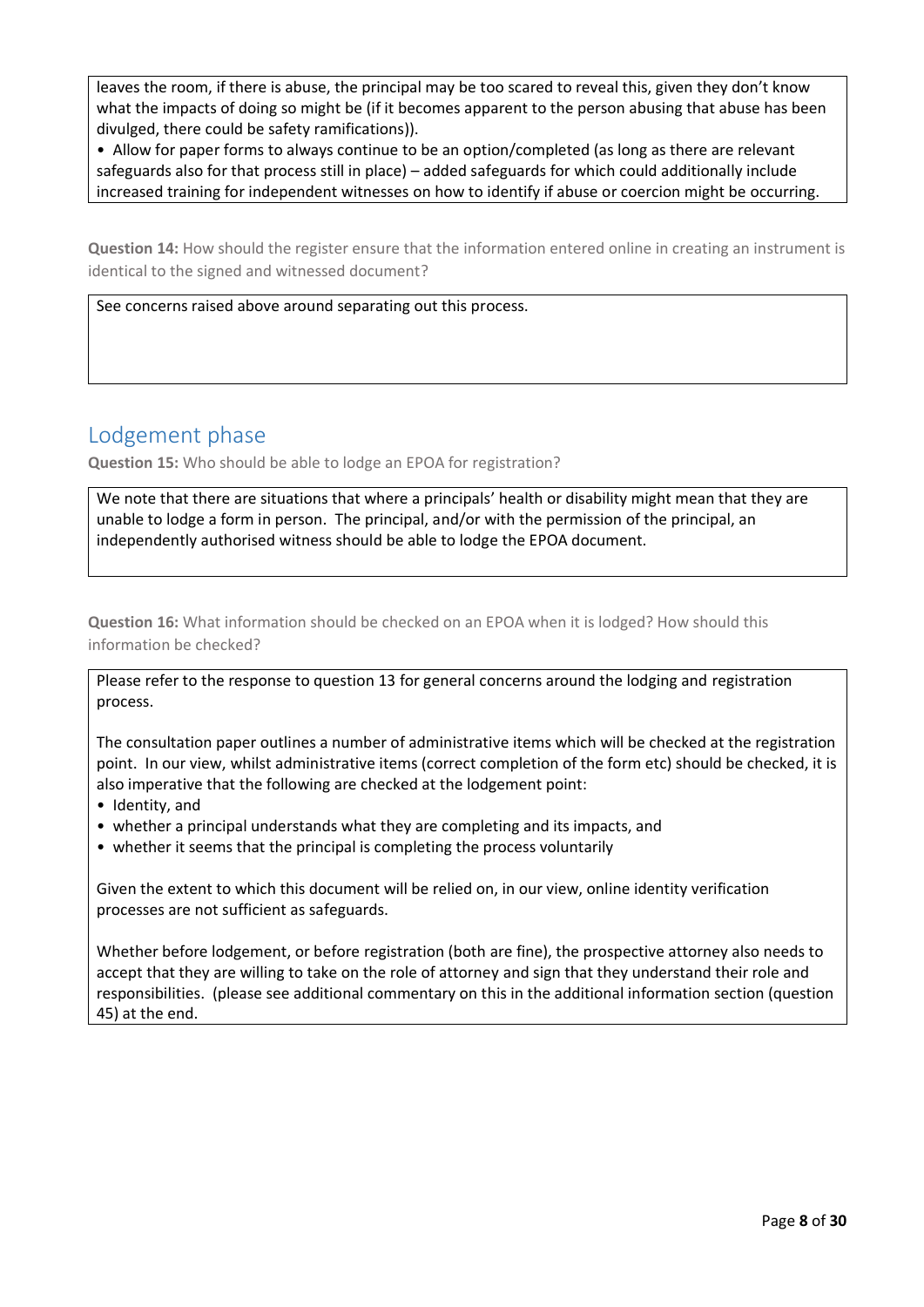**Question 17:** How should people be able to lodge EPOAs for registration – online, by post, in person?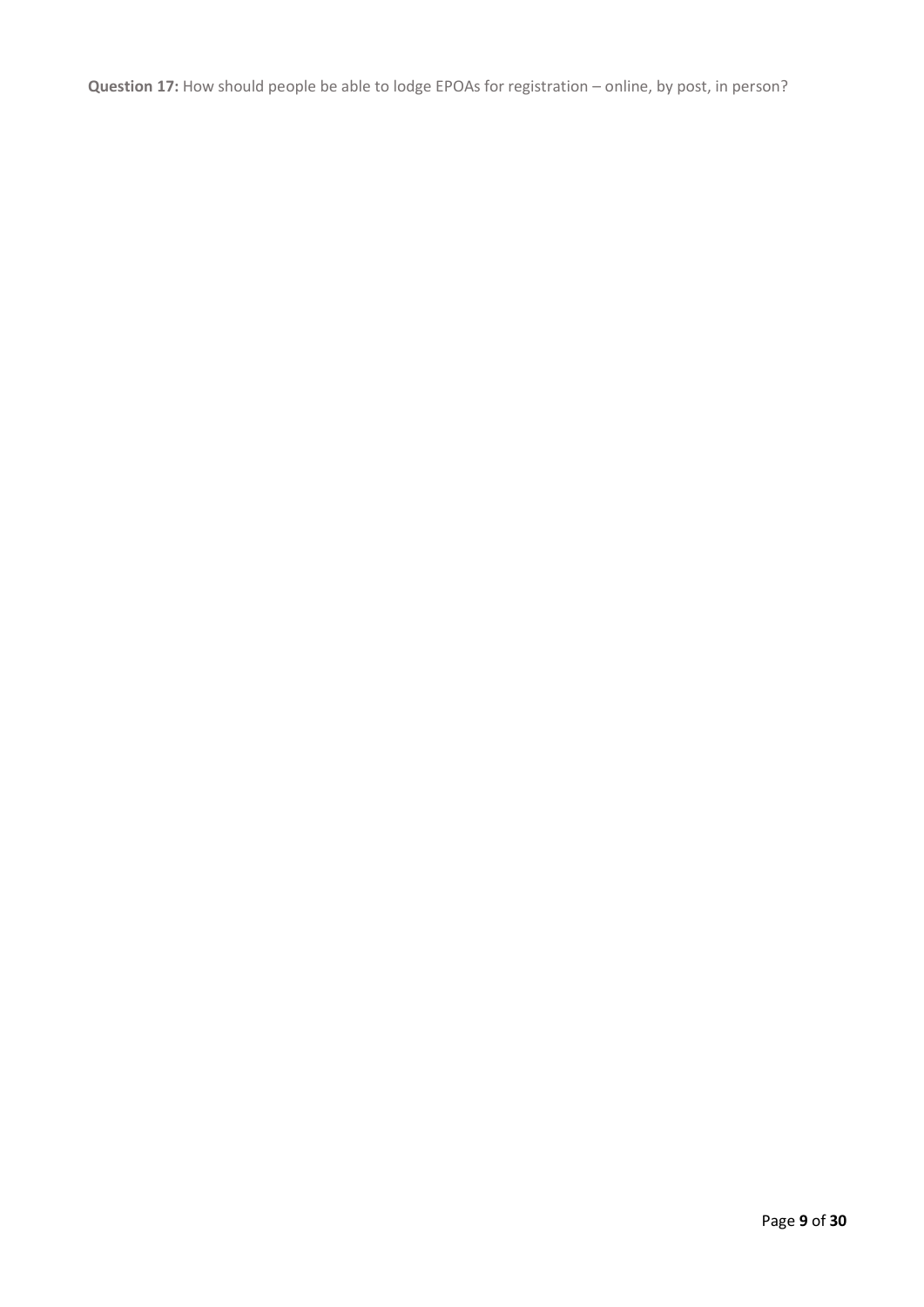QUESTION 17: How should people be able to lodge EPOAs for registration - online, by post, in person?

Flexible options for principals who are seeking to engage with an EPOA process are important. Whilst ideally it would be great to allow as much flexibility as possible re lodgement –at the same time – it is imperative that there are adequate safeguards in place for each of these separate processes.

At the present time, we are not convinced that it will be easily possible to have sufficient safeguards in place to allow all of these options (online, by post, in person) whilst also safeguarding adequately against people impersonating others, or principals being pressured/coerced into submitting documents when they don't want to, or when the contents of those documents don't match their wishes, values and preferences.

Given, that financial abuse can often co-occur with other types of abuse(1) (whether emotional/psychological/physical or other), and that abuse could be perpetrated via documents lodged on the register if the information loaded does not match what the principal truly wishes, values and prefers, those safeguards must be sufficient to dissuade perpetrators from seek to prevent principals being coerced or pressured into lodging documents when they don't want to, or with wishes/preferences contrary to their own. It is also imperative that the processes are sufficiently robust to ensure that identity is adequately ascertained, to seek to prevent people from successfully impersonating others and enabling wrongful documents to enter the register that way.

The EPOA process also needs to be able to cater to a very wide variety of complex life circumstances, including (but not limited to) the following groups:

- People in hospital, about to have major surgery
- People wanting to buy property, whilst out of state
- People living in residential aged care,

• People who experiences fluctuating ill health (including mental ill health), and/or disability, who want arrangements in place for the periods when they might be unable to make their own decisions.

- People who are homeless
- People who have just experienced trauma (e.g. a car accident) and need others to act on their behalf for a period of time.
- People with a diagnosis of dementia or another neurodegenerative condition, that mean that they want to put EPOA arrangements in place whilst they can, before their condition results in loss of decisionmaking capacity on these topics.
- •People living with chronic and/or terminal illness.

We acknowledge also intersectional life experiences, and thus the importance of designing for intersectionality.

The processes also need to be accessible, for example, to people with disability who might need reasonable adjustments made (for example: a person with vision impairment and some hearing loss might need any discussions to be in person, and might not be in a position to directly engage with phonecalls, emails, or written information about possible arrangements, or people with cognitive disability who retain decision-making powers however need there to be adequate supported decision-making approaches, and clear information (definitely in plain English, possibly for some in Easy English) also in place).

There will also be accessibility needs for people who do not speak/read English (access to interpreters, translated materials, and/or support to navigate cultural differences to find suitable options).

(1) - Eriksson, M and Ulmestig R (2021), "It's Not All About Money": Toward a More Comprehensive Understanding of Financial Abuse in the Context of Violence Against Women (VAW), Journal of Interpersonal Violence, 2021, Vol. 36(3-4).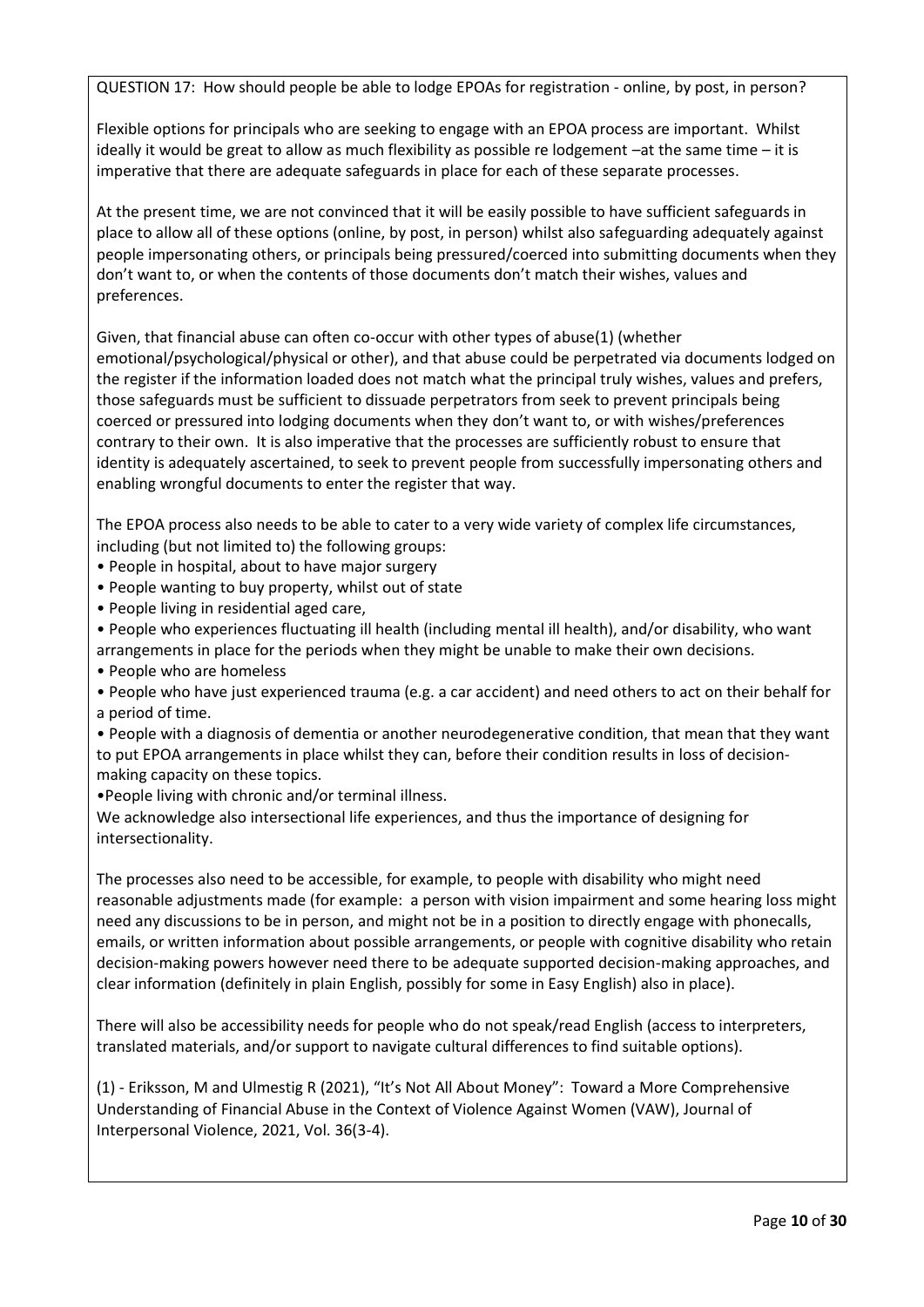WHAT ARE THE EXISTING SAFEGUARDS IN THE ACT?

At the present time, when people complete enduring power of attorney paperwork in the ACT, there are two witnesses in the presence of the principal (and potentially also additionally another person authorised to sign on that person's behalf, if that person is unable to sign).

The ACT Public Trustee and Guardian's "Power to Choose" booklet(2) , which includes a copy of the EPOA form (and forms also to revoke that form) explains:

• Witness 1 must be a nominated independent person i.e. a person who is authorised to sign statutory declarations (Justice of the Peace, Lawyer etc). They cannot be being appointed under the EPOA.

• Neither witness can be being appointed as an attorney under the power of attorney. Only one witness can be a relative of the principal or of a person appointed as an attorney under this enduring power of attorney. A person cannot be a witness if they are signing on behalf of the principal.

• At the end of the EPOA process, both witnesses must complete documentation certifying that the principal signed the EPOA voluntarily, and that the principal had seemed to understand what they were signing and its impacts.

By default – this process thus inevitably has checks on the identity of the principal and requires both witnesses to assess and affirm that they believe the principal understands what they are signing to and its impacts, and that they believe the person is signing voluntarily (not under duress). By virtue of the groupings required, there is a minimum of three, sometimes four or more people in the room: the principal, two witnesses, possibly an appointer.

The attorney also has to sign that they are prepared to take on the role of attorney (although in the current setup, they don't need to be in the same room, which is important, given attorneys might not live in the ACT).

During COVID there were legislative changes which enabled some flexibility, such that for example, the ACT Public Trustee and Guardian, was also witnessing signatures via audio-visual link as allowed under COVID emergency legislation and described with the statement: 'I confirm that I witnessed the signature of XYZ by audio-visual link and that the document that was signed is one and the same as the document I witnessed and that I witnessed the signing of the document in accordance with S.4 of the COVID-19 Emergency Response Act 2020.' (3)

(2) ACT Government Public Trustee and Guardian (2016) The Power to Choose: A guide to completing an Enduring Power of Attorney, available from http://www.publictrustee.act.gov.au/publications-and-forms

#### HOW WILL THESE SAFEGUARDS NEED TO CHANGE OR BE ADAPTED AT THE POINT WHEN A NATIONAL REGISTER IS INTRODUCED?

Given the introduction of a mandatory registration process, we can identify potential issues as follows: • The content of an EPOA could be changed after completion but before submission. (Potential safeguard: Witness 1, independent responsible person, could take and lodge the form?) Would need a system to ensure that this step is taken immediately post signing – what structures are needed to make sure it is done promptly / completed?)

•How will the requirement for the attorney to agree to take on the role, be incorporated, especially given that they might not be present/within state at the time that documents are being processed?

In ADACAS' view, as affirmed earlier, it is imperative that the roles of being a witness (including the independent witness) and also being responsible for registration checks and entering documents onto the register, are separate.

(3) COVID 19 Emergency Response Act 2020 (Australian Capital Territory) https://www.legislation.act.gov.au/View/a/2020-11/current/PDF/2020-11.PDF

WHAT ADDITIONAL SAFEGUARDS ARE POSSIBLE?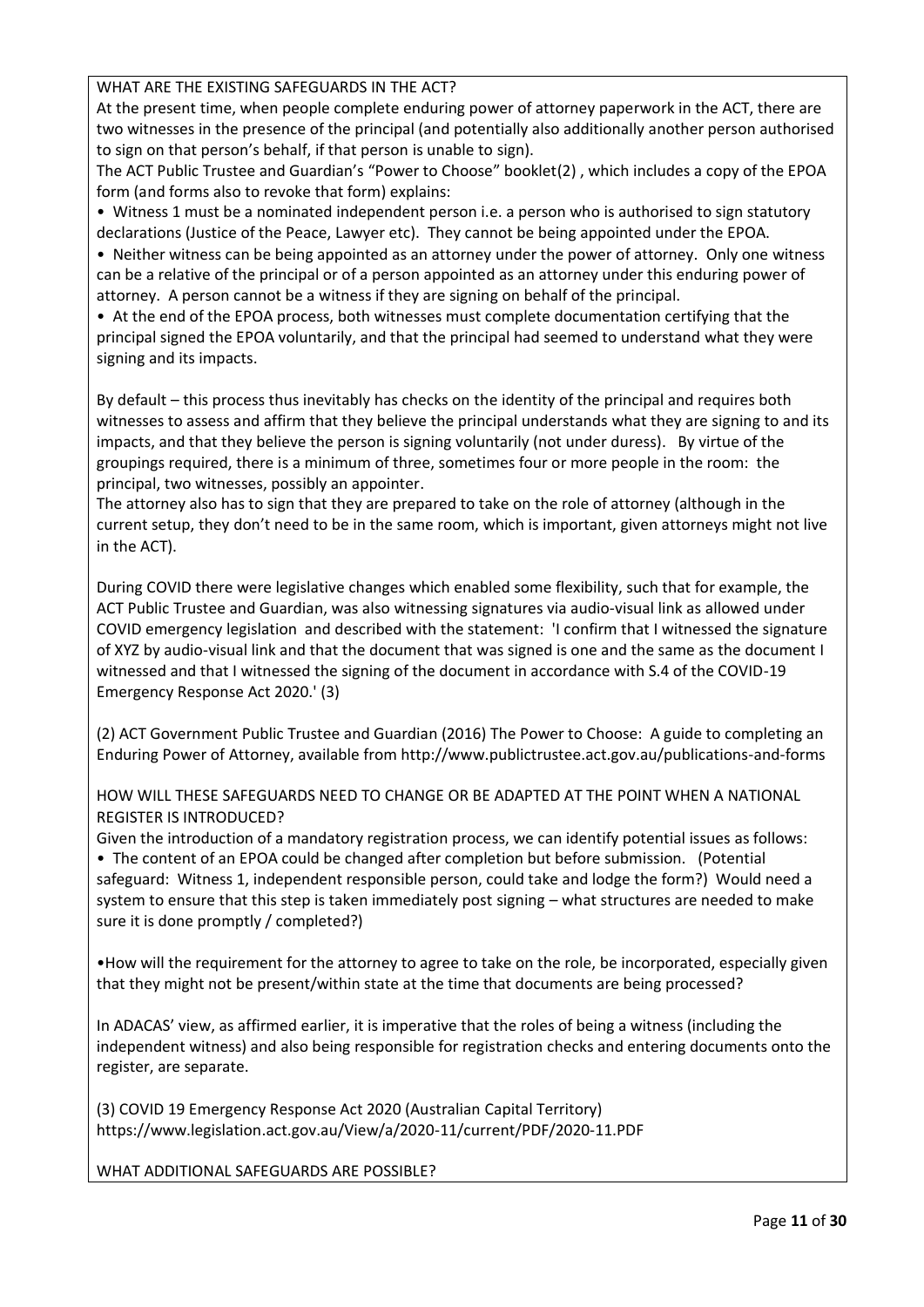The national register also introduces the possibility of introducing "fitness to be an attorney" checks - see description in response to question 16.

**Question 18:** Are there any additional options that should be available for people living in remote communities?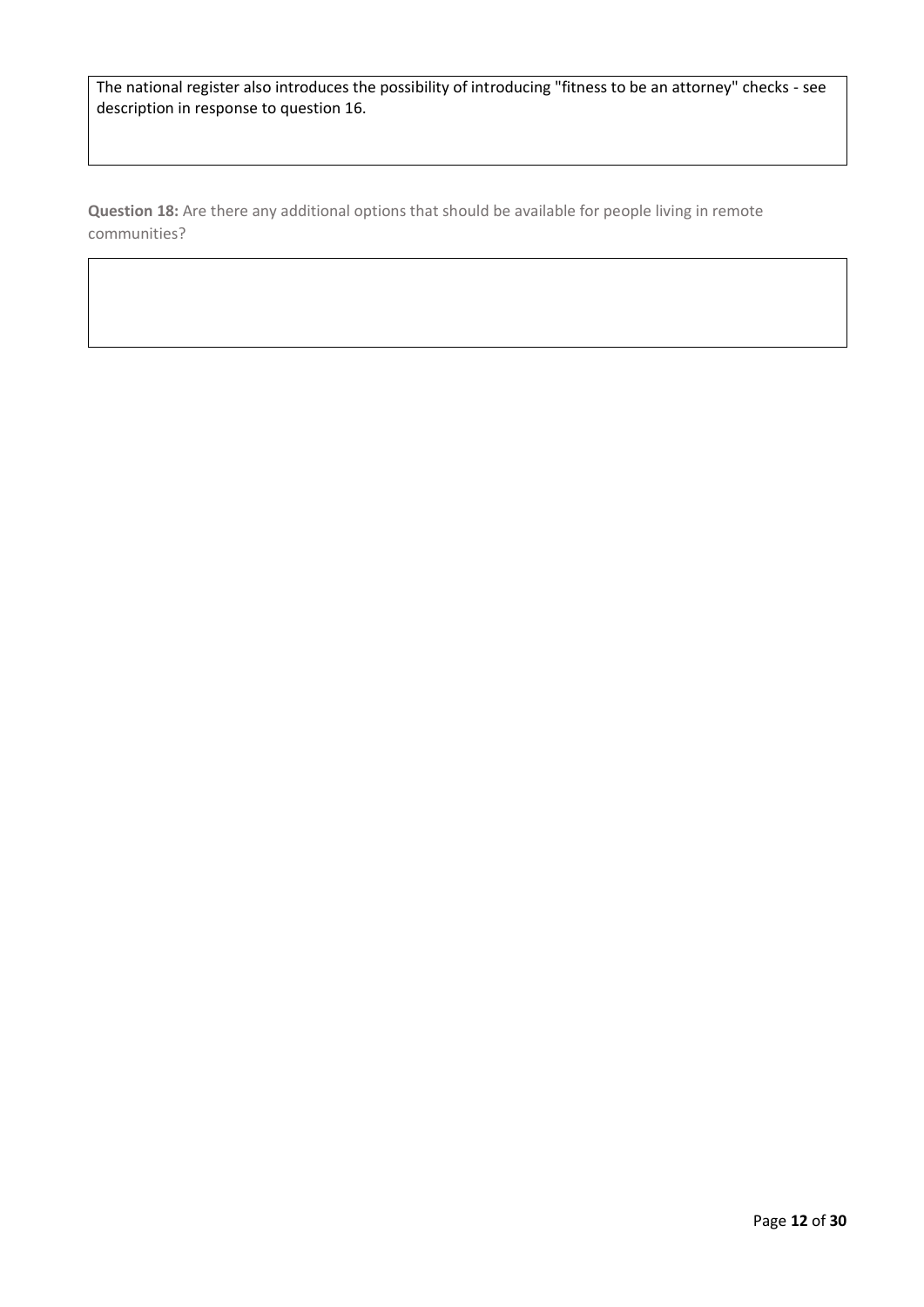**Question 19:** Are there any risks in allowing people to lodge EPOAs online? What safeguards could be implemented to protect against these risks?

There are risks in allowing people to lodge (and revoke) EPOAs online.

Some of the risks in our view include:

• That a principal will be coerced or pressured into lodging (or revoking) documents without this being visible/ apparent to an independent person and/or national register staff, or others able to intervene, and/or

• That a person might impersonate another principal and lodge wrongful documents and/or revoke correct documents wrongfully, without this being visible.

• That the existence of wrongful documents (or the absence of correct documents following wrongful revocation) could allow abuse to be continued/perpetrated as a result of documents being present (or a revocation process commenced) on the register, as opposed to the register being able to safeguard or dissuade financially abusive actions.

• That the very process of lodging documents online may dissuade people who are not digitally literate, or who need to consider carefully and decide over time their preferences, from lodging an EPOA.

• Cyber safety concerns: the possibility that having a register which is open for the public to enter data into directly, could enable it to be more easily hacked.

• Rights to access information vs right to privacy: that more information about principals on the register will be evident then it should be to others. (E.g. if a perpetrator happened also to have other roles of power (e.g. if they were a specialist health worker, or a police officer), would they have more access than they should, even if they don't work in the related area?)

• That the design of the online process will be too complicated, and/or not allow for people to work on their decisions/ save and return to the document without completing it, go back and look at what they entered for previous questions (and change their mind/choices).

Whilst some have suggested that principals could be permitted to upload documents online if there is a separate process to check that principals understand what they are completing and its potential impacts: we would like further explanation of how this would work. Would the proposal involve independent people outreaching/visiting in person the principal?

If, as ADACAS proposes in the section at the end of this submission "Additional comments, the National register is designed appropriately and with adequate safeguards such that it can capture all types of EPOA (not solely financial), there could potentially be concerns if: for example, a form was lodged online, but then the second process re checking identity and understanding, did not occur before the person became unwell/unable to act, especially if, for example, this process involved decisions about who is authorised to make healthcare decisions.

ADACAS also notes the need for EPOA processes to be accessible to people who have decision-making capacity, but a memory impairment, and who with independent support provided appropriately, can make informed decisions.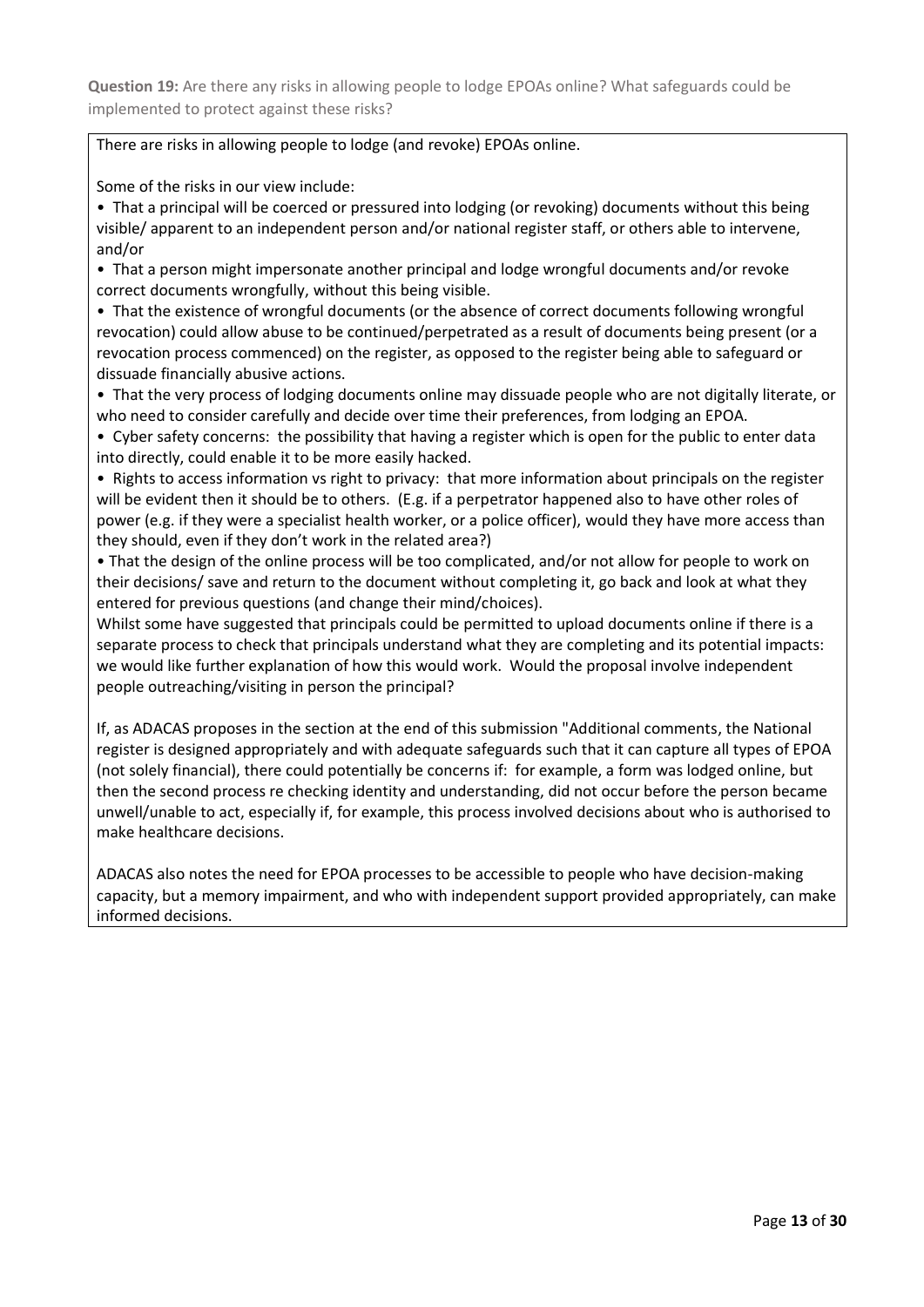## Registration phase

**Question 20:** What documents should be included on the National Register?

The following should be included on the National Register:

• A scanned copy of all current EPOAs, and previous EPOAs.

• A scanned copy of any documents that indicate that an EPOA has been cancelled/superceded (if for example, there is now guardianship documents in place)

• Summaries of key information to enable people who do not need the full information to be able to see the information that is needed only.

\* A copy of the form signed by the attorney that indicates that they understand and accept the role and responsibilities that come with that role (which should be outlined clearly, and in plain english, on the form).

During the period that Australia still has a substitute decision-making system - ADACAS supports that all EPOAs (including those for healthcare, personal care decisions, and medical research decisions), in addition to guardianship, should be included as part of the national register. Guardianship documents should also be included as part of the national register, and that there should be consideration also for inclusion of other substitute decision-making documentation.

This being said, as will be further elaborated on in the response to Question 45 (Additional Information) - ADACAS supports a move away from substitute decision-making towards supported decision-making approaches.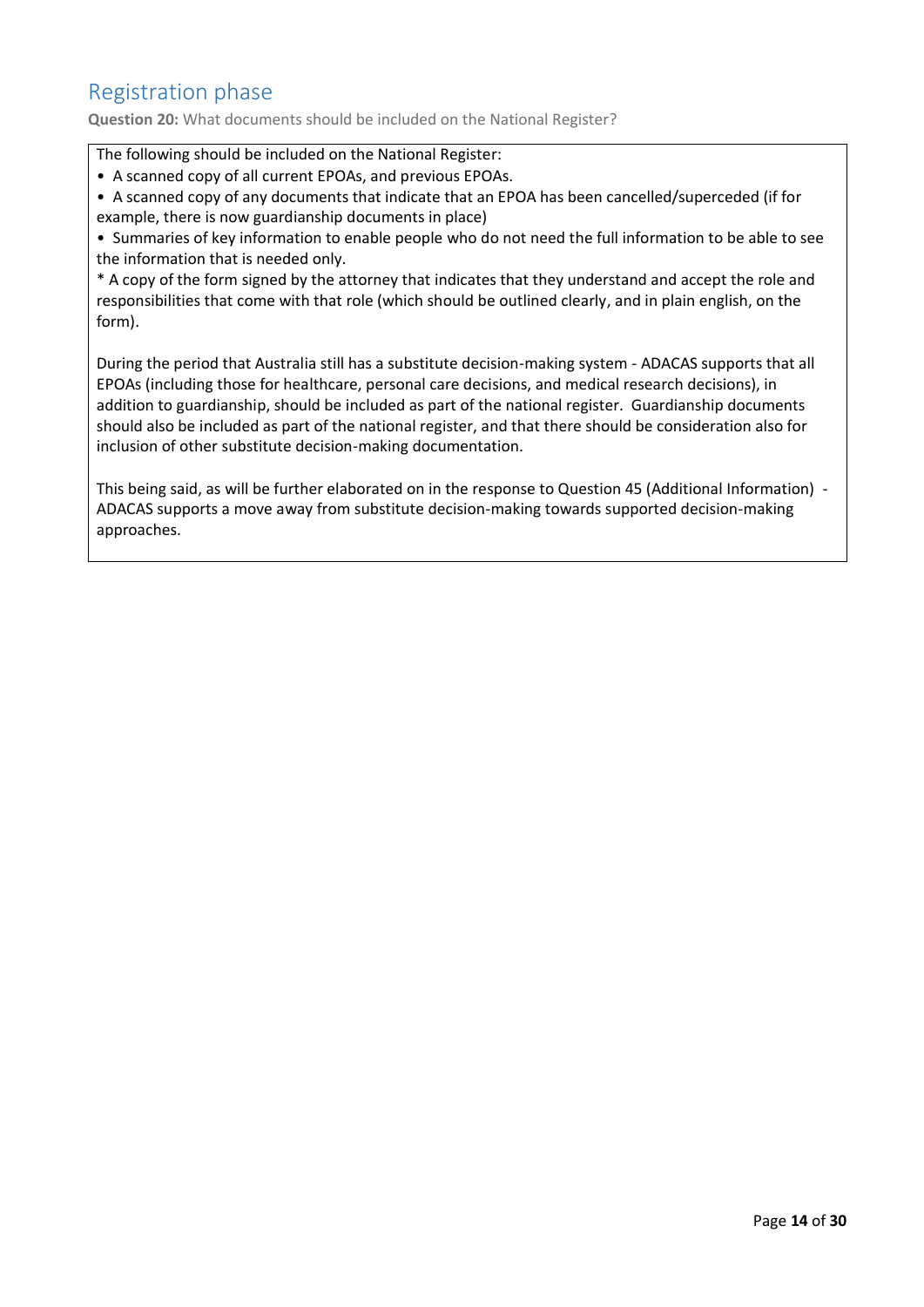In ADACAS' view, documents should be required to be registered when they are made, such that they are on file in preparation for first use.

For situations where the EPOA only becomes enacted (valid) at the point where the principal has impaired decision-making capacity, there needs to be extra due diligence to ensure that EPOAs are not being used before they are enacted.

At the present time, in the ACT, many residential aged care facilities require prospective residents who do not have guardianship arrangements, to have EPOA in place before entry to the facility (even if the prospective resident has full cognitive capacity).

ADACAS is aware of many situations across a variety of facilities, where residential aged care staff have defaulted to turning to the attorney for decisions before the EPOA is even valid. Whilst technically, in that instance, an EPOA should re-direct the facility back to the older person, in many instances this has not happened, and the EPOA has proceeded to make decisions on the principal's behalf, even though they had no legal right to do so, given that the EPOA has not been enacted. Sometimes it has become apparent that the reason the situation arose, is that staff need more training around how EPOAs work, or on what their legal responsibilities are (including the legal responsibility to make reasonable adjustments to ensure equitable experience of people experiencing disability). Other times staff have advised that there are systemic pressures (time/staffing levels) which in effect results in systemic pressures to ignore their legal responsibility to make reasonable adjustments, i.e. to spend more time explaining a decision when this is needed for the principal to be able to understand and make a decision etc.

Taking away people's right to make decisions about their own lives unduly, whilst they continue to have the ability to make those decisions, contravenes their human rights, and can also be abusive. It can have a profound impact on wellbeing, and the sense of control that people feel about their circumstances.

Given this - we ask that the National Register be designed with prompts and safeguards to remind others that an EPOA that is designed to be enacted only if someone's decision-making becomes impaired - is in fact - only to be enacted if that person's decision-making becomes impaired. And even in that situation that we all have ongoing responsibilities to seek to ensure that principal's decision-making rights are being upheld to the greatest degree possible in each circumstance.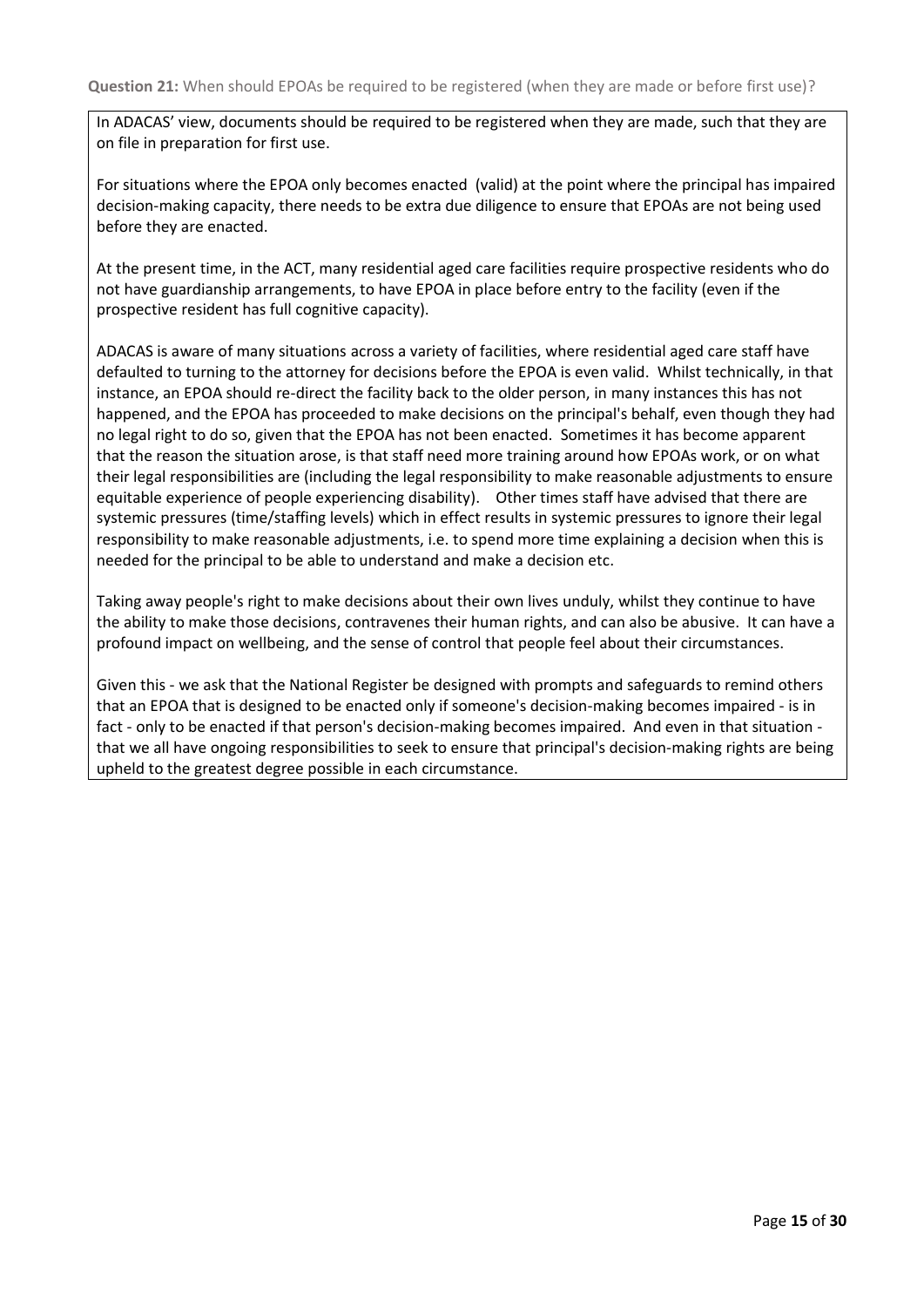**Question 22:** What information should be checked on an EPOA when it is registered? How should this information be checked?

Please note the importance of the National Register (and the supporting structures around it) being designed in such a way as to capture information not solely about principals, but also about people seeking to act as and become attorneys, in a way that allows for easy analysis of trends, and action against people who are acting abusively/unethically (i.e. if it becomes apparent that one attorney is targeting multiple individuals over time, in situations where they might be vulnerable).

We would expect that with a change to a National Register, that the Attorney General's team might also be considering the introduction of further checks on the suitability of prospective attorneys as part of the registration process, to see, for example, whether an attorney has been banned as acting as an attorney for someone else (due to abuse) and/or is bankrupt.

We envisage that the Attorney-Generals' team might also be considering introducing requirements for prospective attorneys to submit police checks and/or Working with Vulnerable People card (or the relevant state/territory) equivalent.

Whilst we understand the desire to safeguard, we note the need also to balance this with the right of principals to make an informed decision and appoint someone who is important to them as their attorney (even if that person might have some flags against them) if they truly believe that person is the right person to appoint for their specific circumstance, as opposed to, say an official alternative (such as the Public Trustee and Guardian).

Regardless of which checks (if any) are included - we highlight the need for up to date information and support to be made available to principals to help them make informed decision as to who to appoint as an EPOA (for some it might make a difference to know what the research and literature says about how and when abuse can arise). We also concurrently highlight the need for the registering body to have staff trained to be able to respond in a nuanced (and evidence-informed) way to different situations.

Given the possible complexities/unintended consequences of a change such as introducing attorney "suitability" tests – we strongly urge careful examination of the literature, and suggest working with people with lived experience of violence/abuse and the representative/advocacy organisations that work with them (including family violence agencies) to find the balance as to what (if any) additional checks are introduced.

If the decision were to be to introduce "suitability checks" for attorneys: we note the importance of finding solutions to any timing issues that might foreseeably cause issues (what would happen, for example, if a principal wants to appoint an attorney now, but a WWVP card is not going to be available for 4 months, as that is the current wait time?) etc.

**Question 23:** What information should that person have to give to a registering authority to confirm their identity?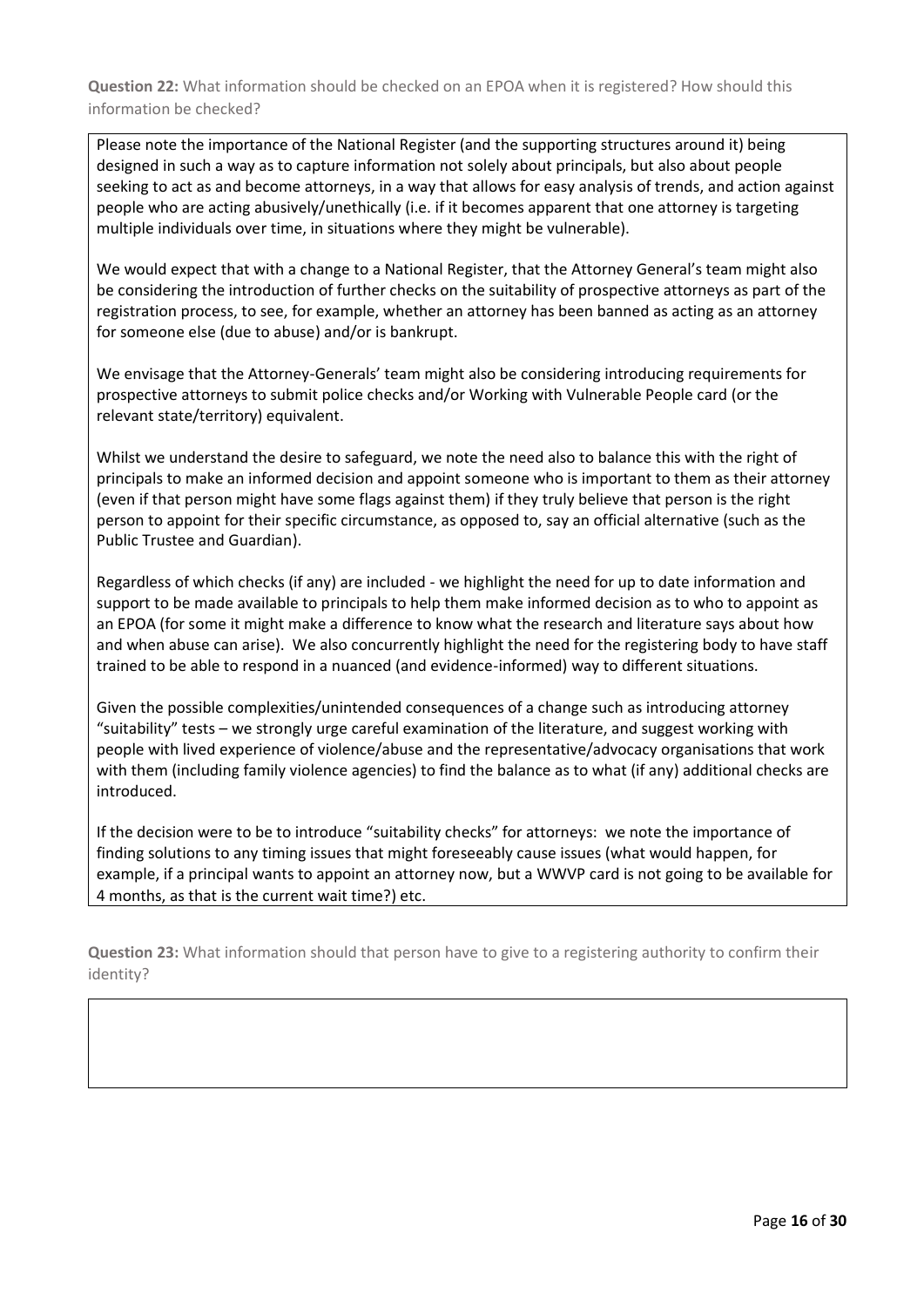**Question 24:** Should registration of revocations by the principal be mandated? If so:

- a. What would be the effect of failing to register a revocation?
- b. Who should be able to lodge revocations for registration?
- c. Should the register record other revocation events (for example, the death of the principal, bankruptcy of attorney) and, if so, how?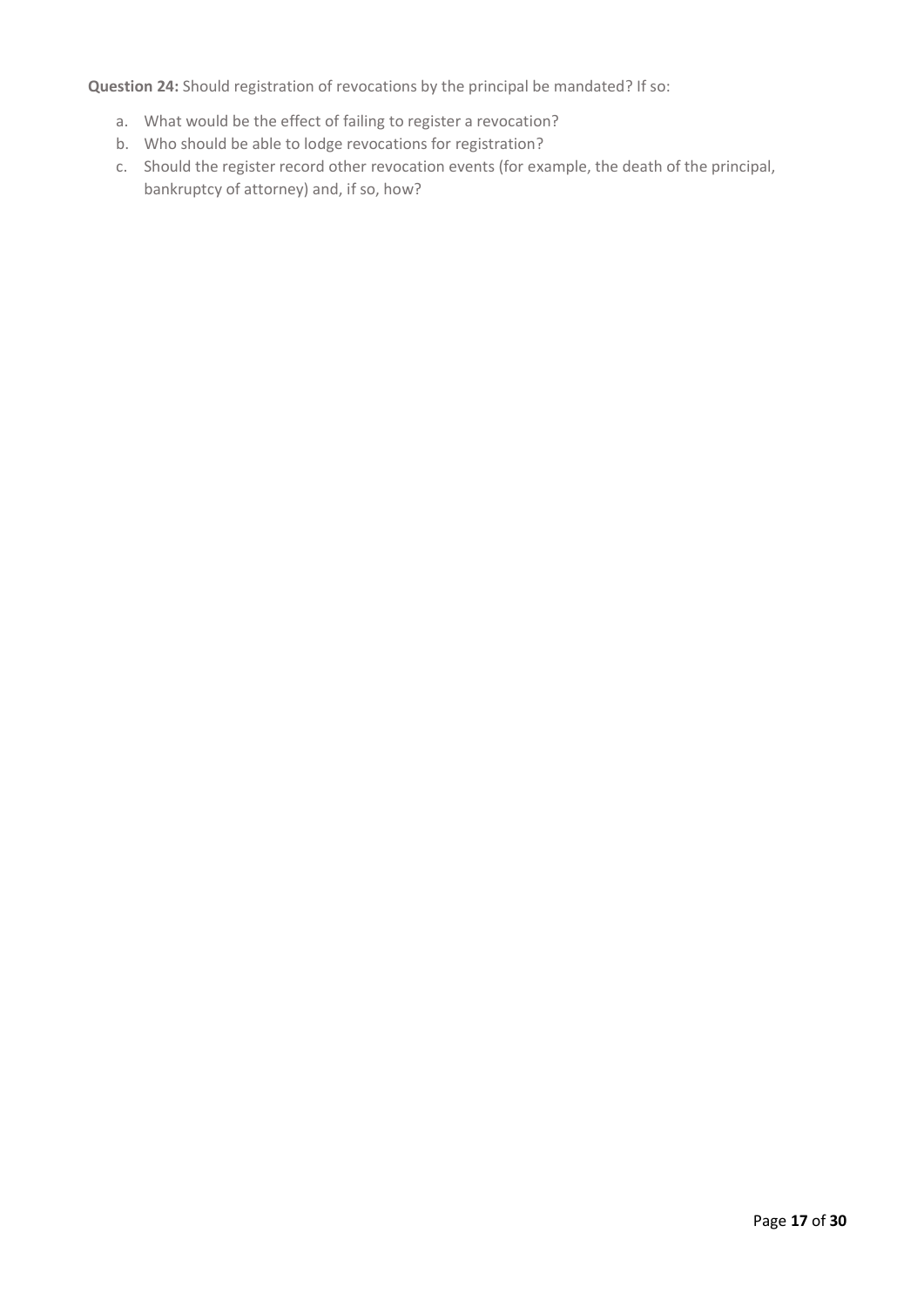Yes. Registrations of revocations should be mandated. In our view, the principal should be able to lodge revocations for registration, also the ACT Civil and Administrative Tribunal (and counterpart tribunals in other states), also a shortlist of relevant and approved statutory authorities in each of the states and territories.

Given the intent is to have up to date data – there should be no fee payable by principals or authorities to lodge a revocation (we are concerned it would act as a disincentive).

The impact of failing to register a revocation would depend on the circumstances as to why that occurred, and the impacts. The consequences should be carefully calibrated taking account of the particulars of the situation. On this particular point – we defer to our colleagues with legal expertise and expertise in abuse/violence as to what the best approaches would be to seek to ensure that revocations can be in real time when this is needed, and the register is up to date, but also to balance concerns around ensuring that there are not undue consequences for the principal if there are delays whilst revocation registration is occurring (especially if the reason for the revocation being sought is abuse).

There need to also be adequate safeguards in place, to prevent against abuse via revocation processes (a checking process to again ensure the identity of the principal, that the principal when lodging a revocation request understands the impact of that request, and is lodging the revocation voluntarily). There should be options in terms of how the revocation process can occur.

If the decision is also to make revocation applications available online  $-$  it is also important that the revocation process includes adequate safeguards. Whilst there are benefits to being easily able to request a revocation of an EPOA online (for those who have access to do it that way), we can also see risks, if the principal is being coerced into this action (or others are doing it against the principal's wishes). There must be non-online options also to request revocation. We would recommend that any online revocation application requests should be seen as a request for revocation, which then would be followed up by further checks as needed for safeguarding purposes (in case for example, the principal had not wanted that revocation).

Yes the register should record other revocation events (death of the principal or attorney, bankruptcy of the attorney) etc.

If there can be appropriate ways found to seek the adequate permissions and to address privacy concerns, we would envisage this the recording of revocation events should occur via approved but automatic data matching between (for marriages, divorces and deaths): Births, Deaths and Marriages and the national register, in the background. This process should be overseen by a human, such that there can be doublechecks when needed (e.g. if there are multiple people with the same name and date of birth and address).

If there can be appropriate ways found to seek the adequate permissions from principals and attorneys, and to address privacy concerns, we would also envisage that there should be a similar process checking for bankruptcy of attorneys, with the relevant government records.

The register should also indicate when an attorney resigns, which in the ACT is permitted in some circumstances, but needs tribunal approval in other circumstances. (4) In terms of situations where the attorney resigns – if it goes to tribunal, the tribunal should alert the national register, if it does not need to go to tribunal (if the principal has capacity) - we would envisage that the attorney should let the national register know (and that the principal could also alert the register staff in many such instances.)

In terms of situations when an attorney becomes incapacitated – there should be appropriate pathways established also to ensure that the register is updated also in this circumstance.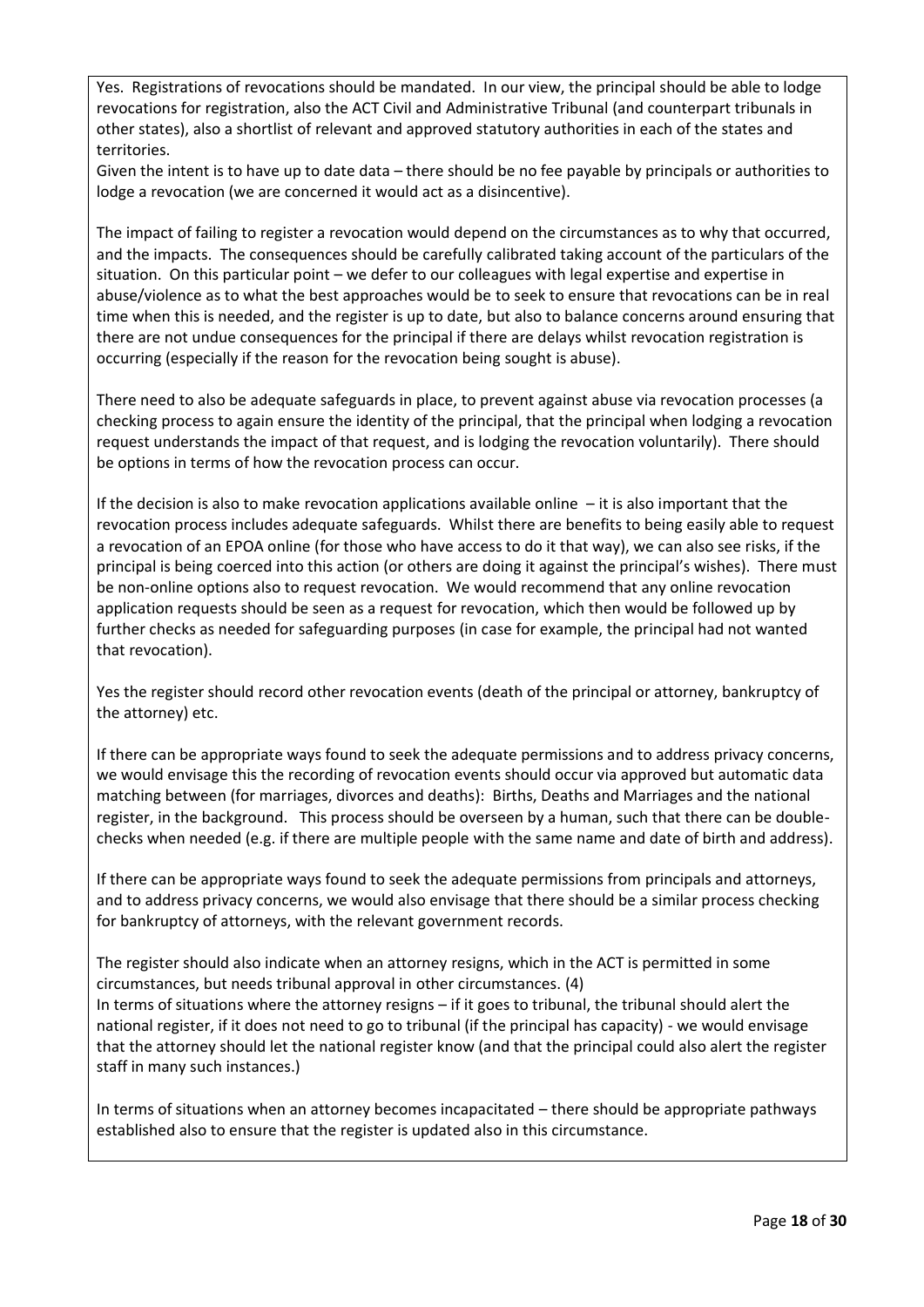(4) ACT Government Public Trustee and Guardian (2016) The Power to Choose: A guide to completing an Enduring Power of Attorney, available from http://www.publictrustee.act.gov.au/publications-and-forms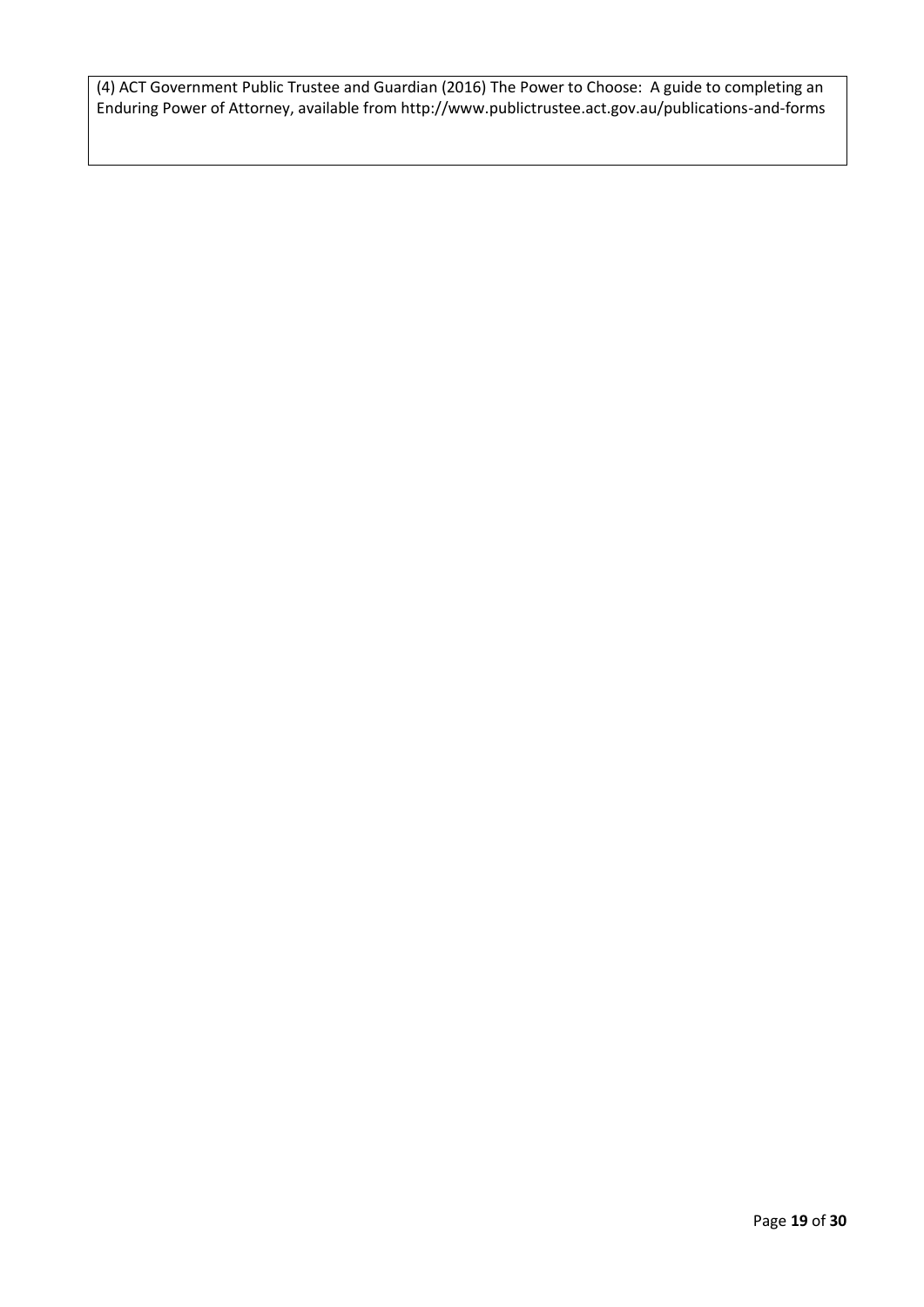At present, in the ACT, it is possible for attorneys to be appointed who can act on financial matters:

- Immediately
- From a set date
- Or in a circumstance where decision-making becomes impaired.

The national register should absolutely indicate whether an EPOA is current (and if so, from when), which type/s it is (domains, but also in what circumstances it becomes or is enacted), whether it will be current (from when) or whether it has been revoked (and if so, from when). The register should also be able to track the history of EPOAs, and each time they changed status, and how the status changed.

However - in terms of whether it should also indicate whether it is enacted (i.e. whether a person has impaired decision-making capacity) – this is a lot more complex.

In our view – the national register should only indicate that there is impaired decision-making capacity on financial matters (that that aspect of the EPOA is definitely enacted) in rare situations where this is an undeniably permanent circumstance and where medical evidence re same has been provided ideally by a medical doctor who knows the person very well, and is well aware of where the person's decision-making abilities are at (or via an alternative, rigorous and very carefully safeguarded process involving medical staff if the person doesn't have medical staff who know them as well).

The reason for this - it would be very difficult for a national register to accurately track whether someone has impaired capacity in situations where the person's capacity fluctuates (especially given that decisionmaking ability can vary from decision to decision, and from day to day (or sometimes within the same day)). We are concerned that if the national register seeks to track this (and does so poorly), it could result in the EPOA being listed as enacted for longer periods than it should be, which could then have a corresponding and impact on an individuals' rights to be their own decision-maker to the greatest degree possible (with support if needed)).

Given the myriad of challenges many people already experience against their decision-making rights being upheld (and the significantly negative impacts that having control taken away can have), it is important that the need for adequate safeguards in terms of financial decisions is also balanced with the need for people to be their own decision-makers (with support as needed) when possible.

We recognise that this might sometimes make it more complex, say for a bank staff member, who just wants to know whether or not an EPOA is current (and enacted) or not. We can also see the concerns of those attorneys who want to have a very clear idea of whether the EPOA is currently enacted or not, especially if there are significant decisions that need to be made, and acknowledge the support needed for that to be appropriately established. We emphasise the need to find ways to strike appropriately nuanced balances that work for each principal. We also again acknowledge the complexities in balancing safeguards and rights in this space.

A further comment - given that the current EPOA forms in the ACT are multipurpose - we note the need for the national register to have sufficient flexibility to be able to indicate that one element of an EPOA is enacted only, as an EPOA is not always enacted across the board (some people, for example, might have circumstance where they are not able to make financial decisions, but has still the ability to make decisions in other domains, e.g. on personal care matters, health care or medical research matters etc - or might have the ability to make some financial decisions but not others etc).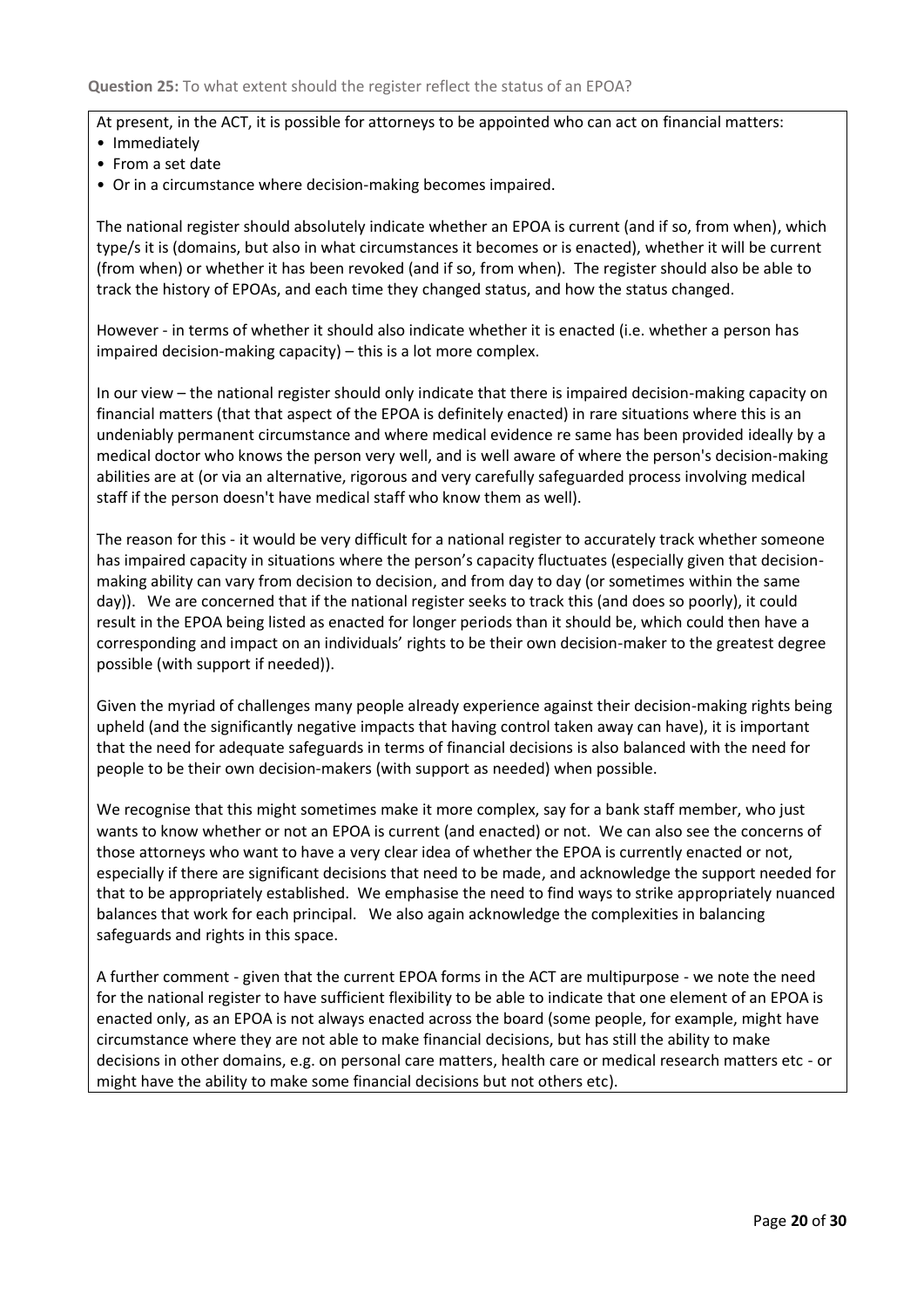## Historical EPOAs (i.e. EPOAs in existence prior to mandated national registration) – Registration phase

**Question 26:** What arrangements would need to be made for historical EPOAs to be registered?

At the present time, in the ACT, there is unfortunately not currently a territory register of historical EPOAs.

ADACAS would suggest that there should not be a fee to register historical EPOAs (at least initially). We would suggest that there be a transition period (say six months) where people can register historical EPOAs at no charge to seek to encourage people to register EPOAs on the national register.

After that date, if there is a decision to charge a fee\*, there should be a simple process for people to seek a fee waiver if needed due to extenuating circumstances.

\*ADACAS supports the principle that people who have low incomes and/or who are in difficult financial circumstances should never be charged a fee for documents to be registered.

**Question 27:** What arrangements would need to be made to require historical EPOAs already registered on state or territory registers to be registered on the National Register? Should a fee be payable for historical EPOAs to be registered? Should this be any different where the EPOA is already registered on a state or territory register?

Given the desire to have a complete register of EPOAs, there should not be a fee payable to register historical EPOAs (it might act as a disincentive).

**Question 28:** For solicitors holding historical EPOAs in safe custody – how could the principal/attorney be contacted to arrange registration?

#### Unregistered EPOAs – Registration phase

**Question 29:** What should be the effect of reliance on an unregistered EPOA? Should this be any different for historical EPOAs?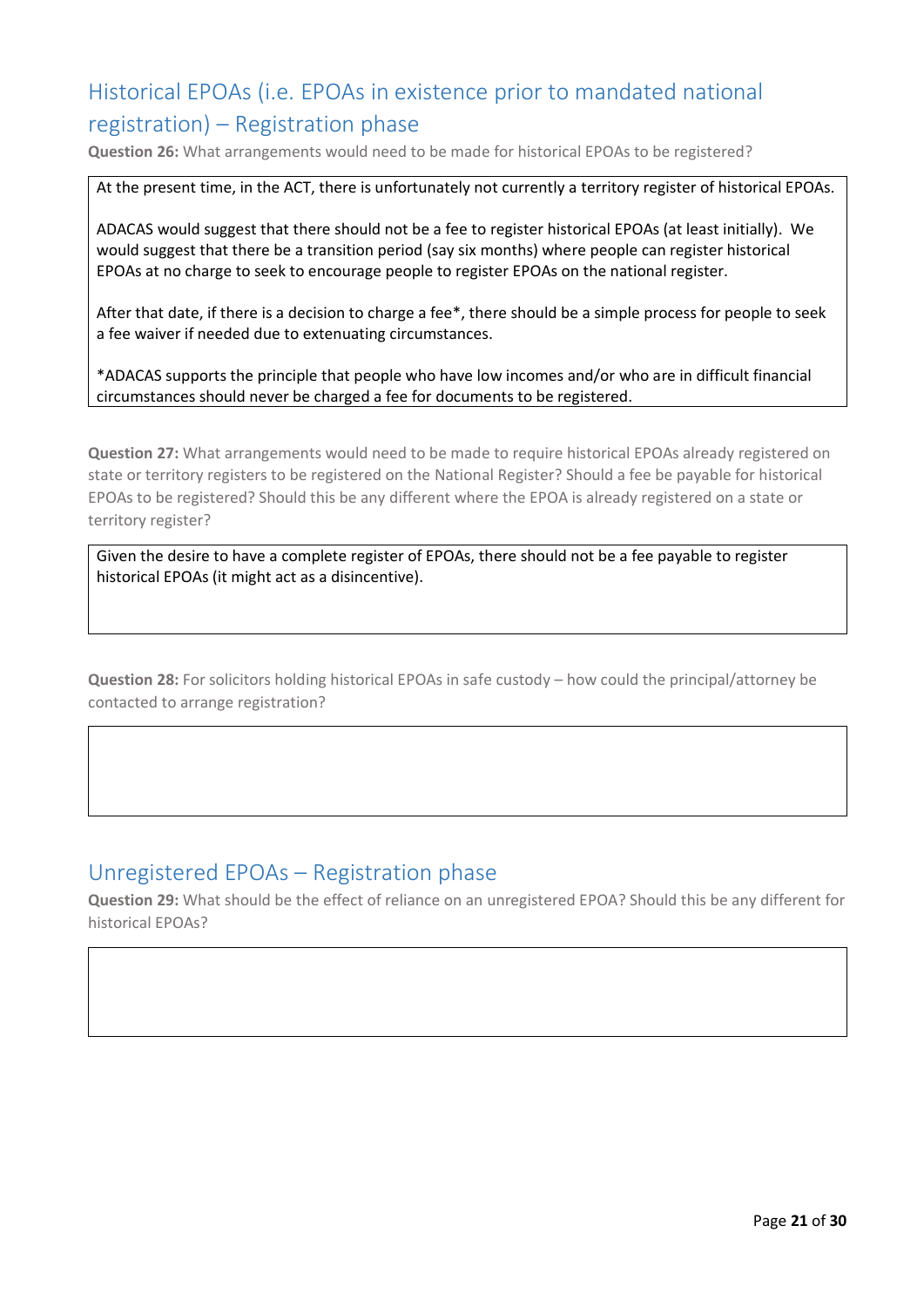**Question 30:** What process should there be for considering whether an EPOA can be registered after first use or out of time? Who should be empowered to make decisions about this? The registering authority? Courts or tribunals?

## Notifications – Registration phase

**Question 31:** Should the register provide a notification function to parties of an EPOA? How should this work? For example, should certain identified persons be notified when a search query for an EPOA occurs?

We note the risks inherent, for example, in notifying an attorney every time a search query for an EPOA occurs: especially if the search is occurring by an appropriate authority, due to concerns that the attorney is acting in ways that are abusive, or is acting beyond their powers, or in a situation where a principal just wants support to check what they arrangements are, discreetly, without alerting their attorney, as they are considering making a change to who they have appointed.

#### Options to address dual registration

**Question 32:** What principles should be taken into account in considering options for dealing with dual registers?

**Question 33:** Are there any issues specific to dealing with lands related EPOAs?

ADACAS most frequently is working with people in relation to land EPOAs in situations where there are adult children wanting their aged parent to move house - whether into residential aged care, to shift home, or in with them. In situations where this is not want the parent wants (or when there was an arrangement that has fallen apart) and where abuse is occurring - we note that it is not uncommon for the older person to be experiencing abuse of multiple types (not solely financial). Similar situations occur for other family/friend configurations (abuse can happen in all sorts of ways).

The impact however, of losing a home that the principal doesn't want to lose, can be absolutely devastating emotionally and financially. It is imperative that there are strong protections around EPOAs in situations where land is involved.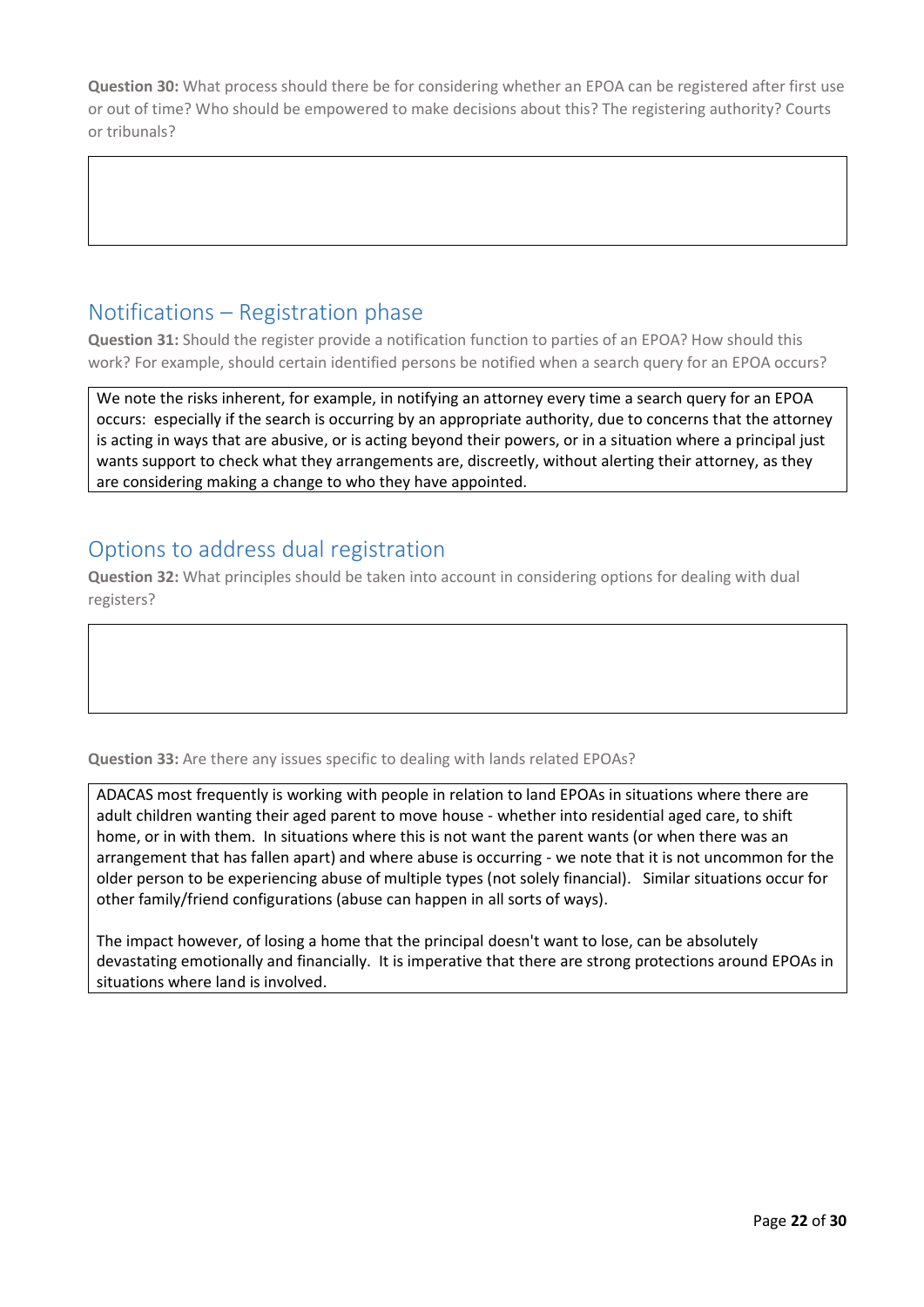**Question 34:** Is there any feedback on the options described, or alternative options that could be considered?

**Question 35:** Do you have any information on the proportion of EPOAs that your agency or clients make that are registered on the land titles register (if applicable)?

**Question 36:** Are separate EPOAs prepared specifically for land transactions?

Whilst we have worked with people where there have been land transactions, there has not usually been a separate EPOA specifically for that purpose (people have usually been relying on their usual EPOA documentation).

**Question 37:** Do you have any information on the average length of time between the making of an EPOA and the registration of an EPOA on the land titles register?

No

**Question 38:** Do principals have any concern about registering the EPOAs on the land titles register due to privacy concerns (i.e. that the instrument would then become publicly searchable)?

**Question 39:** Would principals or attorneys object to paying two registration fees?

It is possible that principals or attorneys would object to paying two registration fees. Two registration fees might also act as a disincentive to people for completing the paperwork.

As mentioned above - ADACAS preferred position is that there are no registration fees. If the decision is to proceed with fees, ADACAS supports the principle that people who have low incomes and/or who are in difficult financial circumstances (whether they are principals or attorneys) should never be charged a fee for documents to be registered.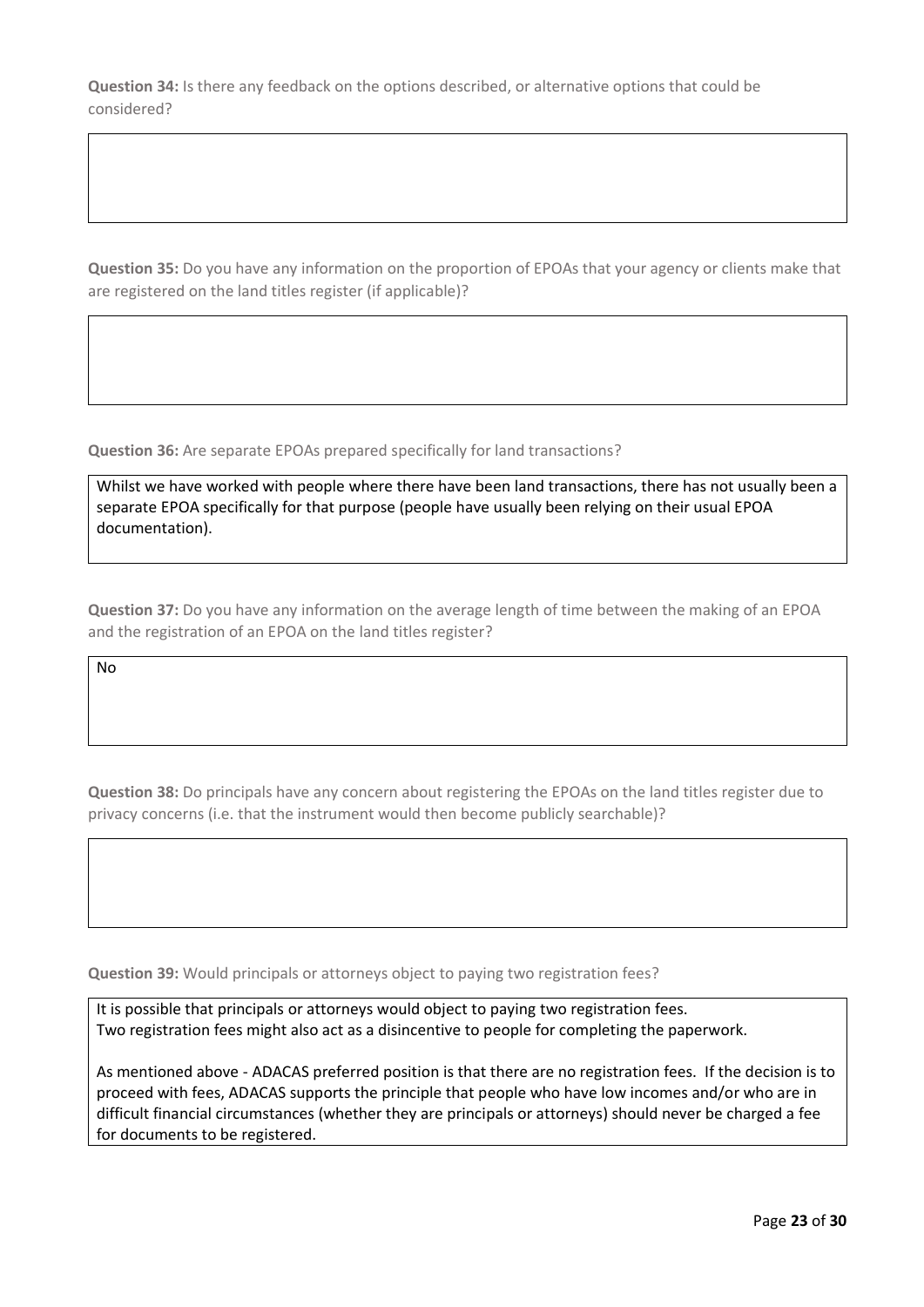### Safeguards

**Question 40:** What safeguards should be included in the National Register for older persons who may not be digitally capable?

ADACAS agrees with the Older Persons' Advocacy network submission, that the safeguards that should be included in the national register for older people who may not be digitally capable include safeguards could include:

• "independent witnesses to support the upload of any documents. This may assist in preventing circumstances where the potential abuser is uploading documents

• Introduction of a helpline for people who are not digitally capable

• Consideration of existing independent and professional digital capable supports that may be able to assist with upload (i.e. GP Practice Manager)." (5)

ADACAS additionally suggests that it would be helpful if the register could include fields that indicate the principal's preferences re communication (and also any known communication needs/ reasonable adjustments required re communication), so that communication happens in preferred and/or appropriate ways (if information needs to be translated before provision (and/or relayed verbally however with a particular type of interpreter used), that this can occur, if information needs to be relayed by phone or audio message that this can occur, if information needs to be provided in Easy English, that this can occur, etc. These fields would need to be able to be updated, as someone's circumstances change over time (and the changes (and where the requests for changes originated from, would need to be logged).

(5) Older Persons' Advocacy Network (2021), Submission to Consultation on National Register for Enduring Powers of Attorney, available online via: https://www.ag.gov.au/rights-andprotections/publications/submissions-received-national-register-enduring-power-attorney, accessed in July 2021.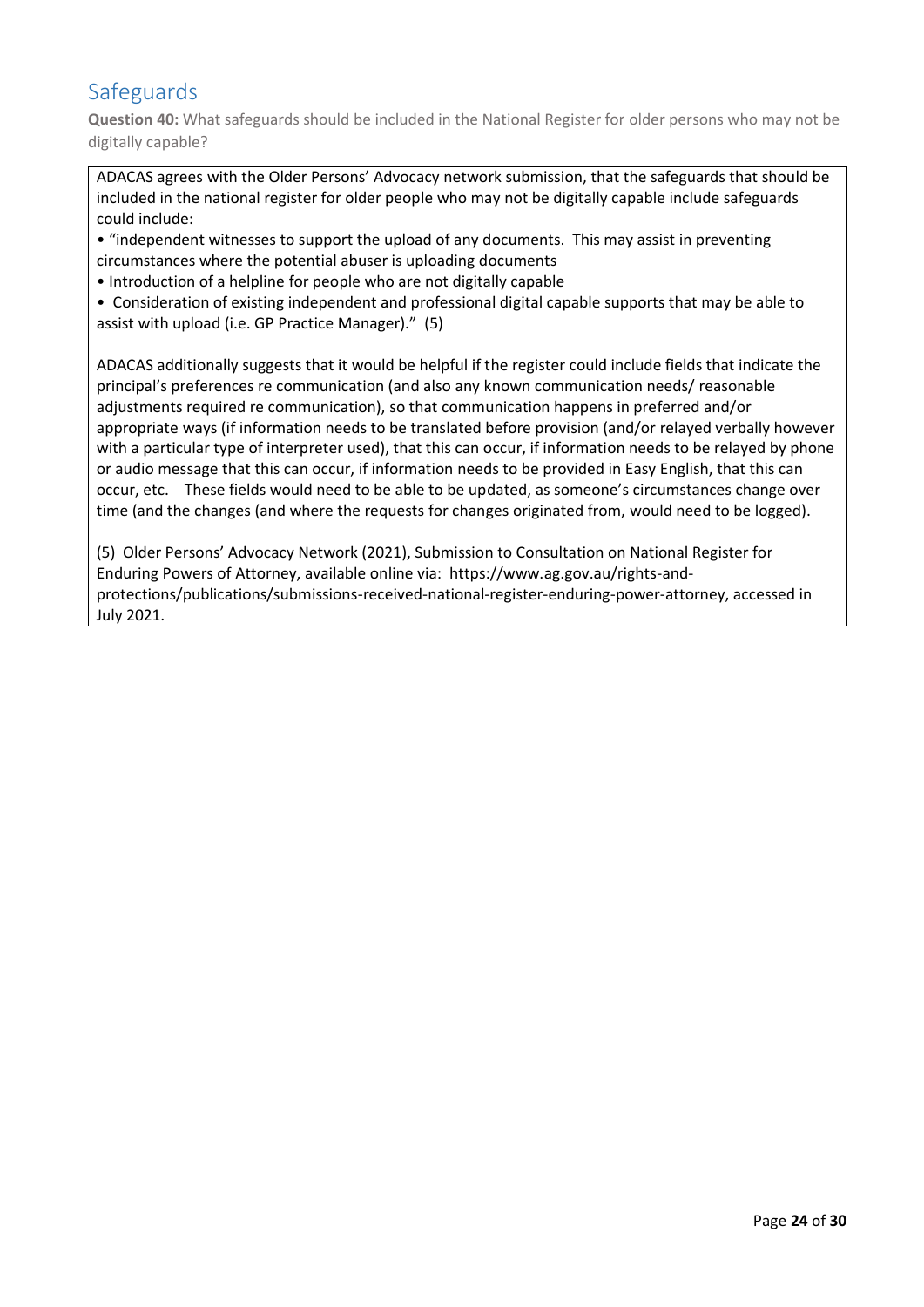**Question 41:** What safeguards should be included in the National Register to help protect individuals where there is family violence?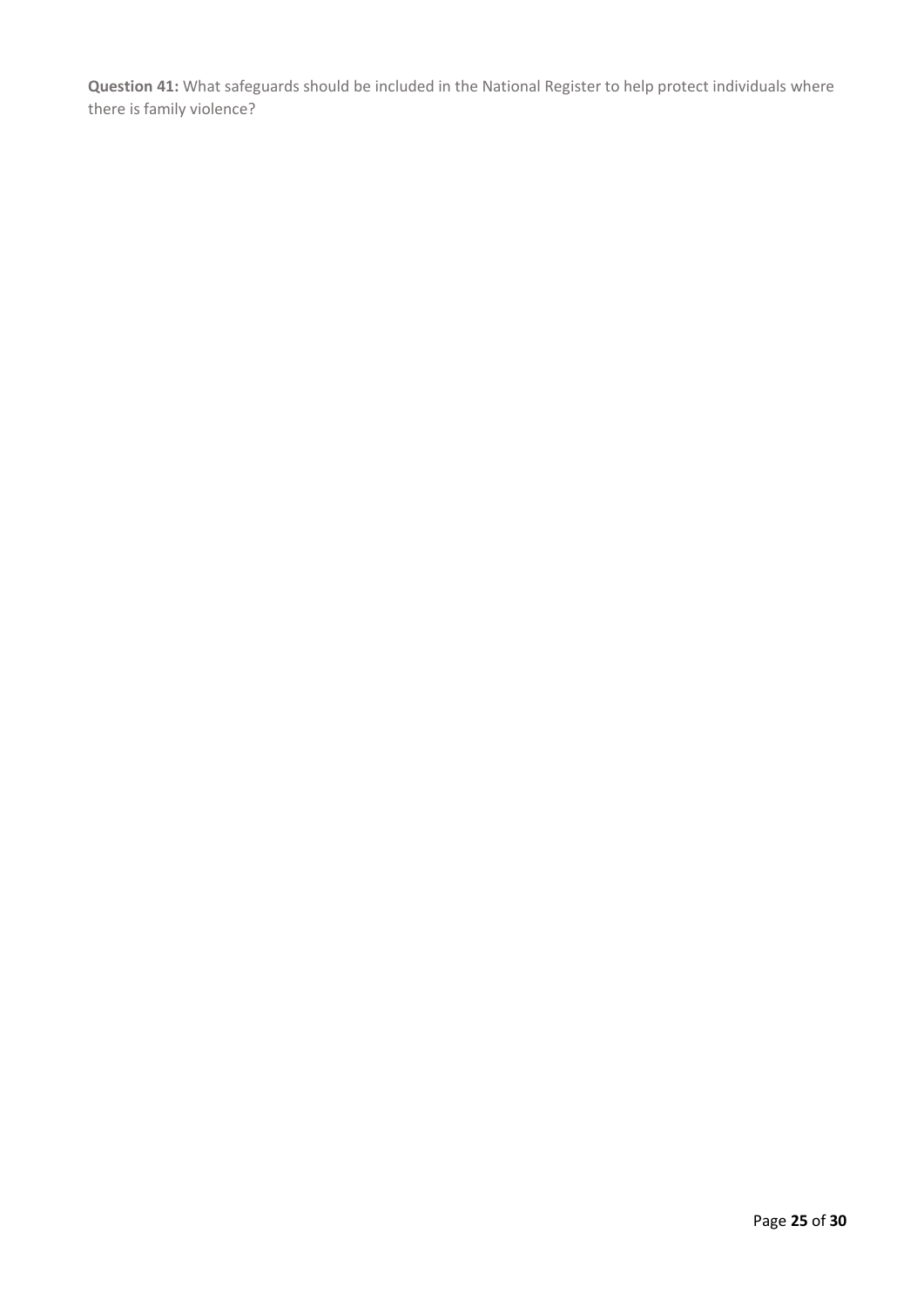ADACAS strongly suggests that there should be a process of co-design with people with lived experience of family violence/abuse (and also with older people with experiences of abuse), and the organisations that support them, in developing the approach for the National Register to safeguards and also to responses, in these areas. We note also the importance of seeking out existing best practice evidence around how to respond to the complexity and nuance and individualised nature of experiences of financial and other types of abuse/violence/coercive control.

Some other general comments in the interim –

\* Given the evidence that financial abuse can co-occur with other abuses, and that the national register is just one part of the response - we ask how best the National Register can work with other structures/systems to seek to both prevent and respond adequately to abuse?

\* In some instances, the approach that the national register takes, has the potential to unintentionally exacerbate experiences of violence or abuse. It is imperative that there is very very careful evidence-andlived-experience based design both of the register, but also of background policies and procedures (in conjunction with domestic/family and other violence/abuse informed experts/ people with lived experience). We envisage it could also be important for national register staff to have training, ongoing mentoring and also access to domestic and family violence specialists who can provide guidance and/or support as needed in individual circumstances.

\* Additionally - in designing the national register - there needs to be careful consideration of how the system can be best designed to contribute in an ongoing way to improved knowledge/ways to seek to better prevent financial and other abuse (for example, are there particular reports that will be needed, deidentified data sets that would help in how National Register staff can work with other services to introduce new safeguards/approaches?) For example - we would suggest that the National Register needs to set up and have records searchable not just against the name of the person being exposed to that violence, but also to be able to track people against whom there are allegations that they are acting in abusive ways, i.e. attorneys who might be seeking to exploit, or be violent or abusive to multiple people in sequence or concurrently. The information needs to be both held and responded to sensitively and discretely, and taking full account of everyone's rights.

In Question 45 (Additional Information), we note that in the ACT, EPOAs incorporate not solely financial domains, but also it is possible for a principal to appoint someone using the same form to assist with decisions in other domains, including: personal, healthcare and medical research. In our view, it continues to be helpful to have those substitute decision-making appointments in the one form, and it would be beneficial if the full form could safely be registered with the National Register. Part of the reason - there is a risk that if the register doesn't hold information on all types of EPOAs, that an attorney might use the existence of a financial EPOA to imply/mislead others into thinking that they have broader/further powers (as currently frequently occurs), without this being something that can be easily checked when necessary.

#### EDUCATION/SUPPORT FOR PRINCIPALS and ATTORNEYs

In our view - there should be information, education and support easily available to principals who are considering completing EPOA documentation/appointing attorneys for EPOA, with the aim of them being able to take a fully informed approach around how the EPOA is structured, and who is appointed.

Additionally – there should be pilots (in the ACT, we would suggest led by the Public Trustee and Guardian, in partnership with community partners and people with lived experience) to establish best practice approaches/interventions to support attorneys understanding and appropriately undertaking their roles. (thus addressing issues of situations where abuse is arising from situations where attorneys are not familiar with their responsibilities and the limitations of their role, and/or need additional support to respond in different ways (e.g. to take supported-decision-making approaches)). Whilst we recognise that this would not be likely to assist in situations where the abuse is arising through coercive control practices, it could contribute to better experiences in situations where abuse is happening as a direct result of attorneys not understanding the responsibilities and limitations of their roles, or needing further capacity building.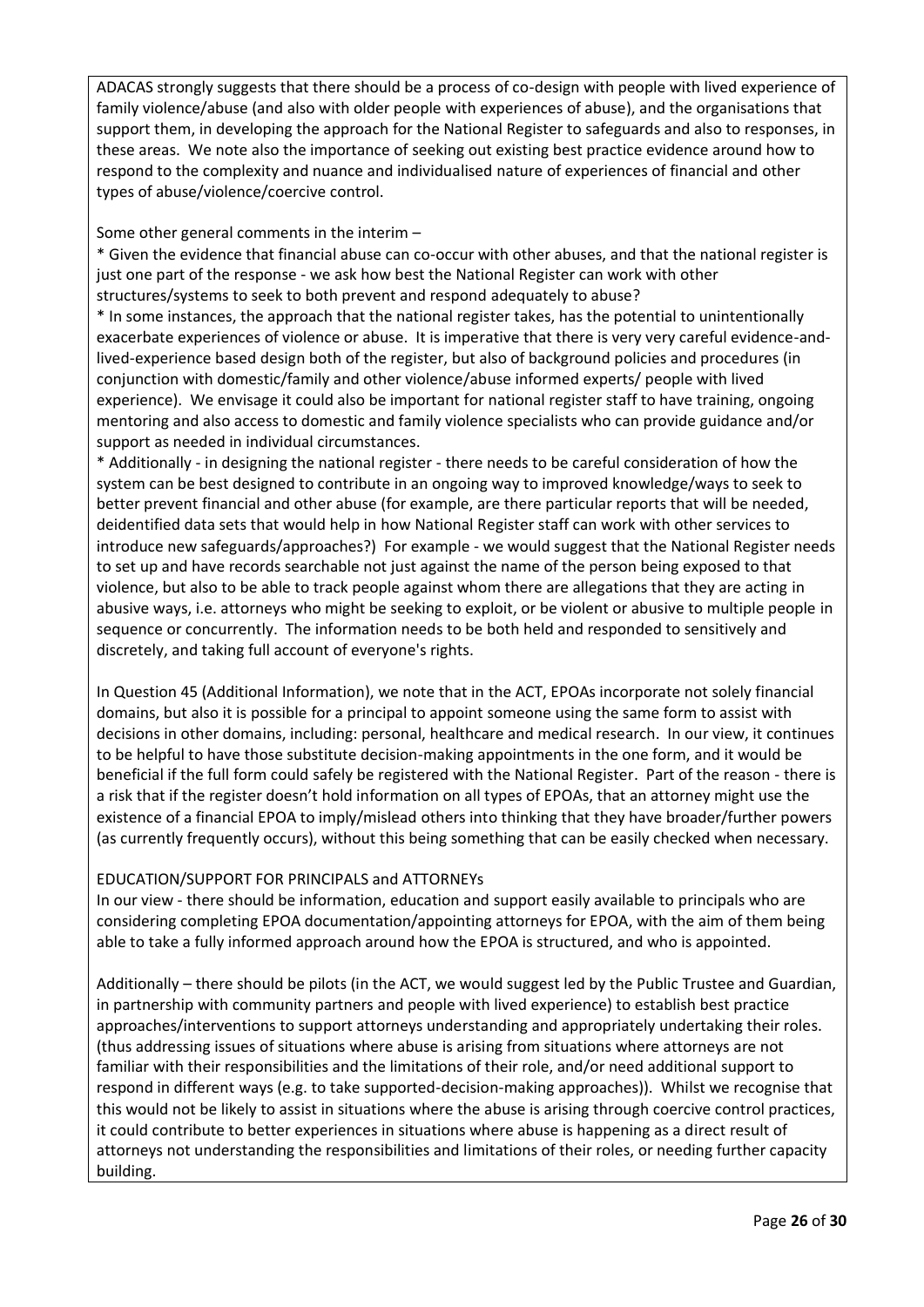**Question 42:** What safeguards should be included in the National Register to help protect individuals where there is elder abuse?

Please see response to question 43.

Additionally - whilst recognising the tensions between ensuring the system is sufficiently straightforward for people to complete, whilst also ensuring there are adequate safeguards in place to seek to prevent (or reduce) likelihood of abuse – we ask the question – in setting up the questions that are being asked – are there risk factors around abuse that it would be important to capture data about?

We would suggest that there should be information about the reason for revocation sought as part of revocation processes. We note it would also be useful to capture information about the nature of the relationship between the principal and prospective attorn/ies, also between principal and witnesses.

**Question 43:** Should a support person be able to lodge an EPOA on behalf of the principal? If yes, who should be able to act as this support person?

As earlier outlined - there need to be sufficient safeguards in place to ensure that wrongful information is not being lodged, that principals are not being impersonated, and/or that principals are not being coerced into lodging information that does not reflect their values/wish and preference.

Given this – we would have concerns about attorneys (or witnesses connected to principals, or attorneys) lodging paperwork on a principal's behalf.

Perhaps independent witnesses could take a role in uploading this information?

Please note however the need for independent witnesses to have had access to training and support around how to identify coercion, or what to do if they suspect a principal doesn't understand/agree with what is in the paperwork.

**Question 44:** If the registration process is too complex, a potential principal may use alternative forms of financial management with less safeguards. How could this be avoided?

This is a question that would benefit from co-designing a response with people with lived experience of financial and other abuse.

#### Additional comments welcome

The department welcomes general comments or feedback relating to this National Register of Enduring Powers of Attorney public consultation.

#### ABOUT ADACAS

The ACT Disability Aged and Carer Advocacy Service (ADACAS) is a human-rights focussed advocacy organisation, whose primary focus is on providing individual advocacy together with people with disability and/or mental ill health, and/or older people, and/or carers. Individual advocates are working regularly with people seeking to challenge EPOA or guardianship arrangements. ADACAS also has project staff who have previously conducted research into supported decision-making.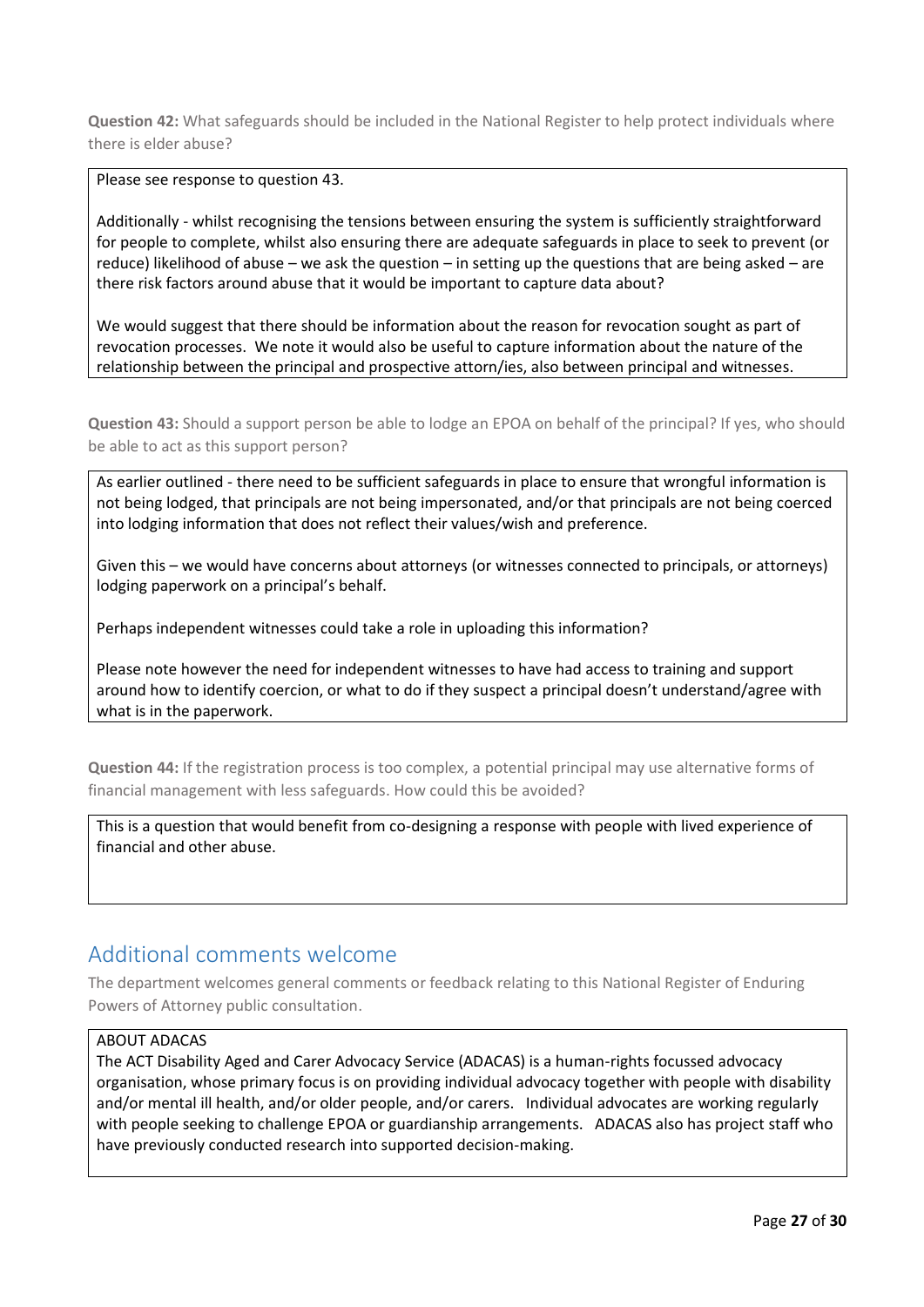ADACAS is based in Canberra and the ACT and has been providing free individual advocacy in this region for 28 years. ADACAS also provides free advocacy and information to people with disability in parts of NSW: specifically, in set areas of Shoalhaven, the Eurobodalla Hinterland, Batemans Bay, Broulee – Tomakin, Moruya – Tuross Head.

ADACAS acknowledges the language groups and Traditional Owners of the various lands on which we work: the Ngunnawal communities for our work in the Canberra area, the peoples from Dharawal and Yuin communities for our work on the NSW South Coast), and pay our respects to their Elders, and to all Aboriginal and Torres Strait Islanders in our communities.

For further information about ADACAS, please refer to www.adacas.org.au

As an advocacy agency that works directly with people who experience abuse, ADACAS welcomes further work toward establishing a National Register of Enduring Powers of Attorney (EPOAs).

IMPORTANCE OF CO-DESIGN AND OF CONSULTATIONS/FEEDBACK FROM ALL WHO INTERACT WITH EPOAs Whilst the proposal for the National register is acknowledged to have arisen following recommendations from the Australian Law Reform Commission (ALRC)'s work on Elder Abuse, this register has the potential to positively impact all people who use EPOAs, a very diverse population: including (but not limited to) people of all ages who experience disability and/or mental ill health and/or chronic health issues, as well as all the other aspects of diversity and intersectional life experiences that our communities include.

We encourage you to analyse closely whether the feedback that you have received via this consultation is adequately representative of the sectors/areas of expertise / lived experience, and take active steps to reach out if it becomes apparent that it is not.

From our perspective - at present, whilst the published range of stakeholders who responded to this consultation includes many important organisations, it does not seem to include the peak organisations working in family/domestic violence/abuse responses (or sufficient input from those sectors). We urge the staff working on this project to actively seek out that expertise, as well as to seek out expertise and input from people with lived experience and experts within other sectors who are likely to be strongly impacted by decisions made about the design/approach taken by the National Register, including but not limited to:

- o people with lived experience of disability (of all ages) and their families/carers,
- o people with lived experience of mental ill health (again of all ages) and their carers/families,
- o people who experience alcohol and/or other substance use issues (and their carers/families),

o people from other priority populations including but not limited to: Aboriginal and Torres Strait Islander people and organisations, people from Culturally and Linguistically Diverse communities and organisations, Veterans, people who are homeless etc.

We also note the importance of the approach to design of the National Register actively taking consideration of intersectionality, and the intersectional life experiences that many principals with EPOAs are likely to have.

We note the especial importance of working with people with disability, given that many EPOAs only come into effect when decision-making is impaired (which can often arise from disability) - thus people with decision-making impairment are likely to be significantly affected by operations of the National Register and related entities.

EXPANSION OF NATIONAL REGISTER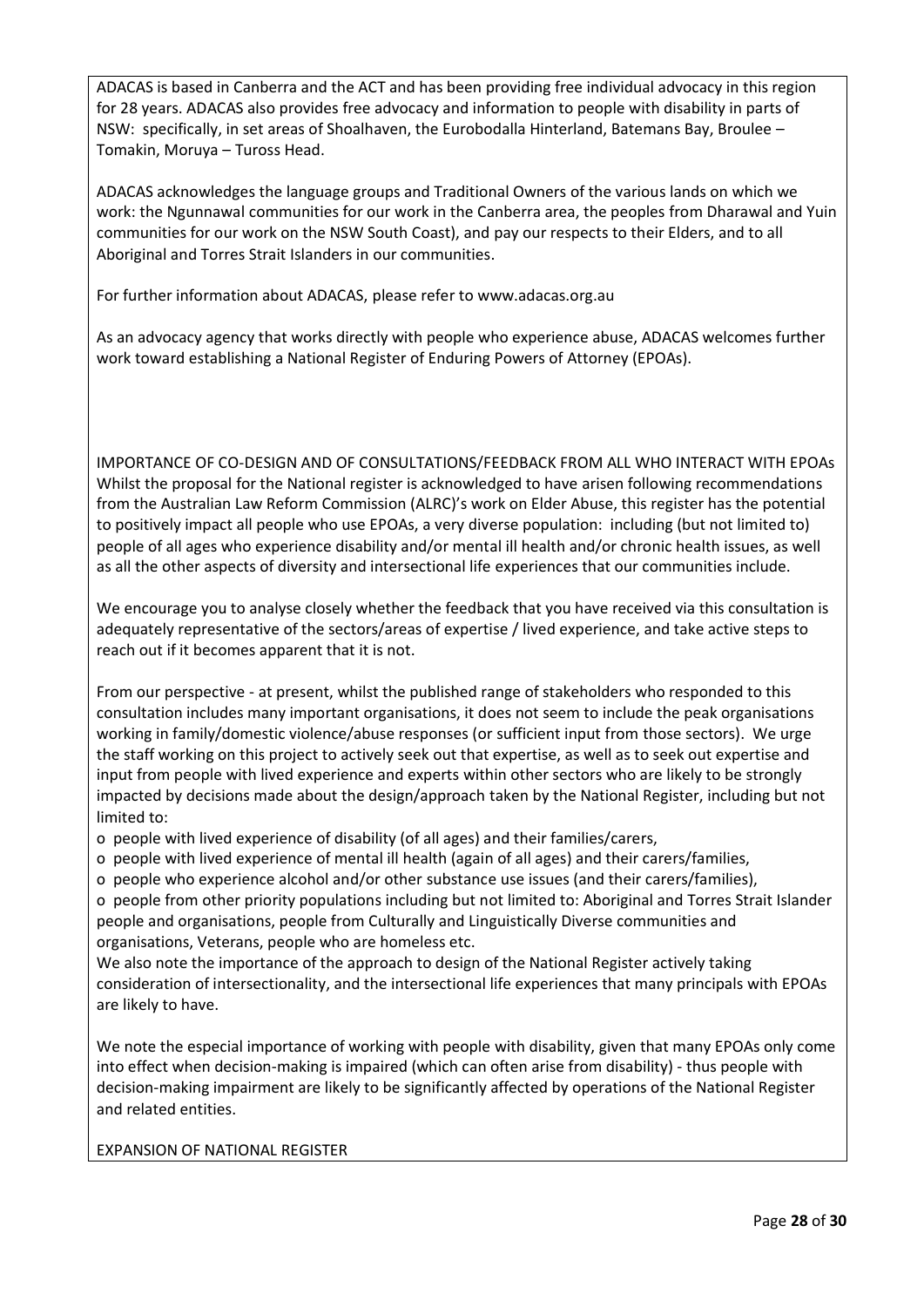Whilst the register might be intended for the purpose of registering EPOAs re financial matters and protecting against financial abuse, we note that in the ACT, the same EPOA creation document, also can establish EPOAs in relation to personal, healthcare and medical research decisions (in which there can also be abuse, and a need to know whether an EPOA is current/correct).

In our view, there is enormous value in collecting EPOA substitute decision maker preferences together (in the one form), and we would advocate for the national register of EPOAs, be designed in such a way that it can capture current EPOAs in this format, and could be expanded to cover all EPOAs, and guardianship documents in future (at least until such systems are abolished, and replaced with supported decision making approaches instead, to the greatest degree possible.

#### TERMINOLOGY USED THROUGH THIS SUBMISSION:

In terms of this submission and language – whilst respecting that cohorts are not mutually exclusive - ADACAS usually tends to use terms such as: person with disability, person with mental ill health, older person or carer as our preferred language (given these are the cohorts with whom we work). For the purposes of this consultation response, however, we have used the terms used in the consultation paper, i.e. the term "principal" to mean the person who is appointing an EPOA, and the term attorney for someone who has been appointed or is being appointed as an EPOA.

SUPPORTED DECISION-MAKING OVER SUBSTITUTE DECISION-MAKING APPROACHES WHEN POSSIBLE. As a signatory to the United Nations Convention on the Rights of Persons with Disabilities (UNCRPD), as a nation Australia has a responsibility to uphold the rights outlined by that convention. Article 12 of the UNCRPD affirms that persons with disabilities have a right to "recognition before the law", and "enjoy legal capacity on an equal basis with others in all aspects of life"(6). The article proceeds to highlight that "State Parties shall take appropriate measure to provide access by persons with disabilities to the support they may require in exercising their capacity"(7), and that "States Parties shall ensure that all measures that relate to the exercise of legal capacity provide for appropriate and effective safeguards to prevent abuse in accordance with international human rights law. Such safeguards shall ensure that measures relating to the exercise of legal capacity respect the rights, will and preferences of the person, are free of conflict of interest and undue influence, are proportional and tailored to the person's circumstances, apply for the shortest time possible and are subject to regular review by a competent, independent and impartial authority or judicial body. The safeguards shall be proportional to the degree to which such measures affect the person's rights and interests." (8)

Given the focus of the consultation paper and the national register, around seeking to combat financial abuse, we note the very specific mention in the UNCRPD's Article 12 also about financial matters: "Subject to the provisions of this article, States Parties shall take all appropriate and effective measures to ensure the equal right of persons with disabilities to own or inherit property, to control their own financial affairs and to have equal access to bank loans, mortgages and other forms of financial credit, and shall ensure that persons with disabilities are not arbitrarily deprived of their property." (9)

In effect - UNCRPD Article 12 is stating that adults with disability, inclusive those with impaired decisionmaking capacity, continue to have a right to make decisions based on their own rights, will and preferences, subject to safeguards; also that support or assistance to exercise decision-making rights must be provided as needed to maximise the exercising of these rights (including with financial and land decisions).

To meet our UNCRPD obligations, Australia thus needs to be looking at how we can best embed supported-decision-making approaches (as opposed to substitute decision-making) to the greatest degree possible.

Whilst this consultation is looking at a national register to capture the substitute decision-making tools currently in use, even in the design of this national register and the surrounding systems/processes - we